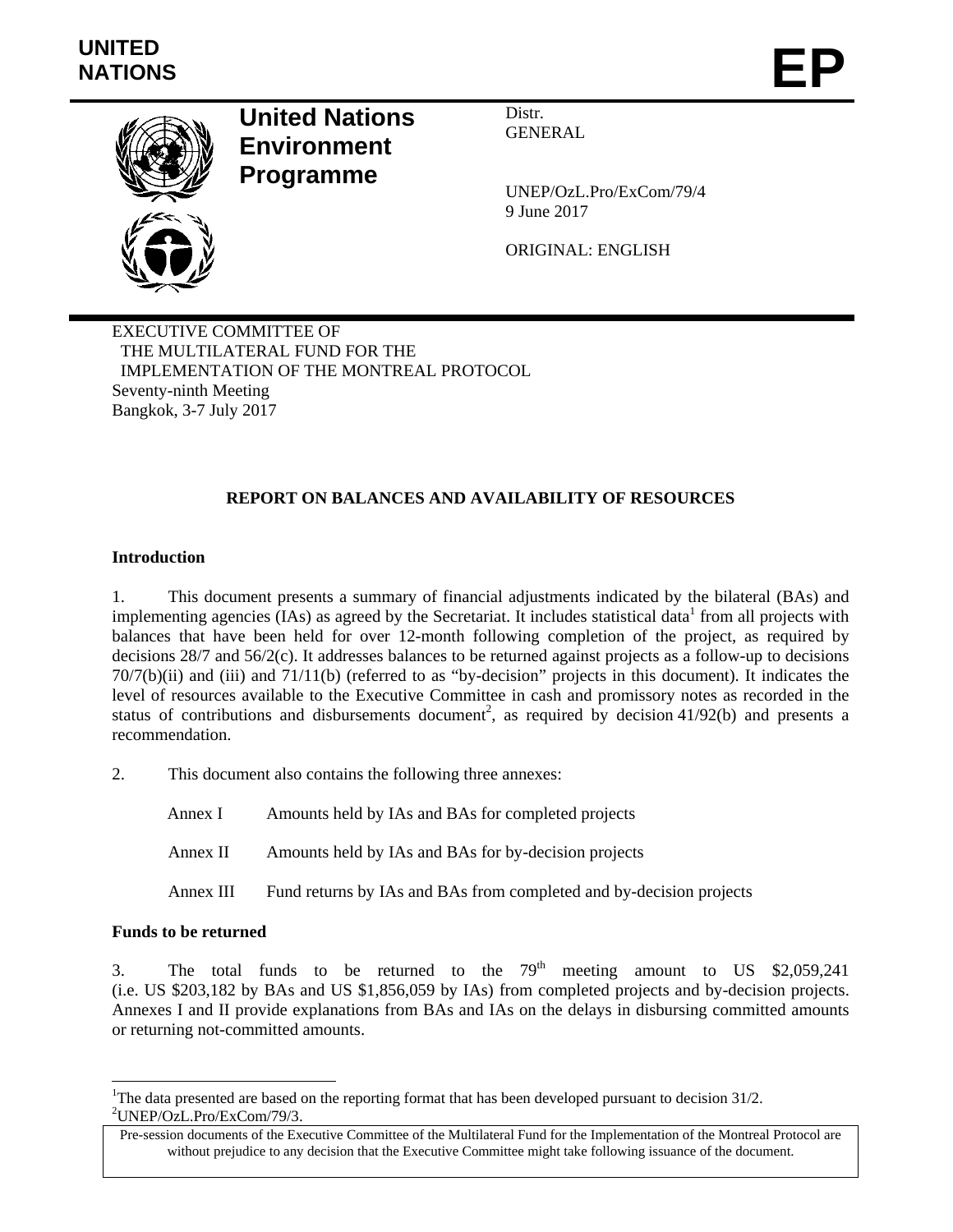## Funds to be returned to the  $79<sup>th</sup>$  meeting by IAs

4. The total funds to be returned by IAs amount to US \$1,856,059 from completed and by-decision projects as shown in Table 1, (the list of projects with funds returned is presented in Annex III).

| <b>Agency</b>          | <b>Project</b> | <b>Agency support</b> | <b>Total</b> |
|------------------------|----------------|-----------------------|--------------|
| <b>UNDP</b>            | $-97.064$      | $-7.159$              | $-104.224$   |
| <b>IIN Environment</b> | 1,291,131      | 147.728               | 1,438,859    |
| <b>UNIDO</b>           | 486,204        | 35.219                | 521.423      |
| <b>World Bank</b>      |                |                       |              |
| Total                  | 1,680,271      | 175,788               | 1,856,059    |

# **Table 1. Funds to be returned by IAs to the 79th meeting (US \$)**

5. Table 2 presents information on completed projects and by-decision projects with balances that are still being withheld by the IAs.

| Year<br>completed                             | <b>UNDP</b>    |           | <b>UN Environment</b> |           |               | <b>UNIDO</b> | <b>World Bank</b> |              |               | <b>Total</b> |  |
|-----------------------------------------------|----------------|-----------|-----------------------|-----------|---------------|--------------|-------------------|--------------|---------------|--------------|--|
|                                               | <b>Number</b>  | (US\$)    | <b>Number</b>         | (US\$)    | <b>Number</b> | (US\$)       | <b>Number</b>     | (US\$)       | <b>Number</b> | (US\$)       |  |
| <b>Projects completed over two vears ago</b>  |                |           |                       |           |               |              |                   |              |               |              |  |
| 2013                                          |                |           | 2                     | 69,334    |               | 168          |                   |              | 3             | 69,502       |  |
| 2014                                          | $\overline{c}$ | 10.062    | 10                    | 381.084   |               | 54,064       |                   |              | 13            | 445.210      |  |
| 1 Jan to<br>31 April 2015                     |                |           |                       | 36,025    |               |              |                   |              |               | 36,025       |  |
| Sub-total                                     | $\mathbf{2}$   | 10,062    | 13                    | 486,443   | $\mathbf{2}$  | 54,232       | $\mathbf{0}$      | $\mathbf{0}$ | 17            | 550,737      |  |
| Projects completed in less than two years ago |                |           |                       |           |               |              |                   |              |               |              |  |
| 1 May 2015 to<br>31 Dec 2015                  | 11             | 142.361   | 16                    | 536.749   | 22            | 359,440      |                   |              | 49            | 1,038,550    |  |
| Sub-total                                     | 11             | 142,361   | 16                    | 536,749   | 22            | 359,440      |                   |              | 49            | 1,038,550    |  |
| <b>Total</b>                                  | 13             | 152,423   | 29                    | 1,023,192 | 24            | 413,672      | $\bf{0}$          | 0            | 66            | 1.589,287    |  |
| By-decisions projects (on-going)              |                |           |                       |           |               |              |                   |              |               |              |  |
|                                               | 3              | 876.646   | 2                     | 25,729    |               | 948,843      |                   |              | 6             | 1,851,218    |  |
| <b>Grand</b> total                            | 16             | 1,029,069 | 31                    | 1,048,921 | 25            | 1,362,515    | $\mathbf{0}$      | 0            | 72            | 3,440,505    |  |

| Table 2. Balances held by year of project completion by IAs (excluding agency support costs) |  |  |  |
|----------------------------------------------------------------------------------------------|--|--|--|
|                                                                                              |  |  |  |

Funds to be returned to the  $79<sup>th</sup>$  meeting by BAs

6. The total funds to be returned by BAs amount to US \$203,182 from completed projects as shown in Table 3.

| Table 3. Funds to be returned by BAs to the 79 <sup>th</sup> meeting (US \$) |
|------------------------------------------------------------------------------|
|------------------------------------------------------------------------------|

| <b>Agency</b> | <b>Project</b> | <b>Agency support</b> | <b>Total</b> |  |  |
|---------------|----------------|-----------------------|--------------|--|--|
| Italy         | ,992<br>77     | 23,139                | 201,131      |  |  |
| Spain         | 1,837          | 214                   | 2,051        |  |  |
| <b>Total</b>  | 179,829        | 23,353                | 203,182      |  |  |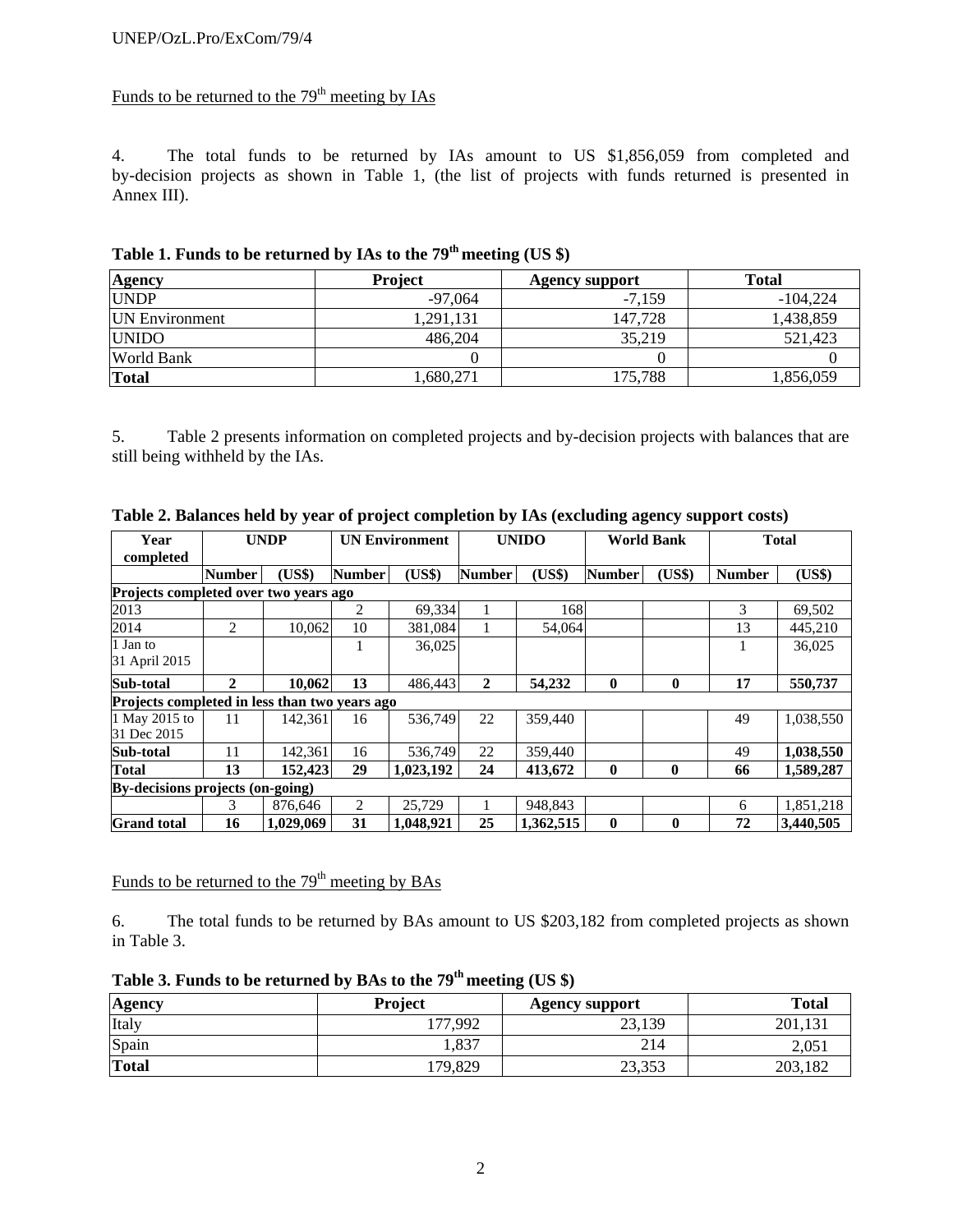7. Table 4 presents the balances from completed projects that are being held by BAs.

| <b>Year completed</b>          | <b>Germany</b> | Japan     | France | <b>Total</b> |
|--------------------------------|----------------|-----------|--------|--------------|
| 1 May 2015 to 31 Dec 2015      |                | 7,782     |        | 7,782        |
| Agency support costs           | 0              | 1,012     |        | 1,012        |
| <b>Total</b>                   |                | 8.794     |        | 8,794        |
| Ongoing/Transferred projects   | 5,961          |           |        | 5,961        |
| including agency support costs |                |           |        |              |
| By-decision projects           |                | 1,048,692 | 14,470 | 1,063,162    |
| Agency support cost            |                | 121,684   | 1.881  | 123,565      |
| Total by-decision projects     |                | 1,170,376 | 16,351 | 1,186,727    |
| <b>Grand</b> total             | 5,961          | 1,179,170 | 16,351 | 1,201,482    |

#### **Table 4. Balances held by BAs (US \$)**

- 8. With regard to balances held by BAs:
	- (a) The Government of Germany is applying the not-committed balance of US \$5,961 of a project that had been transferred against its bilateral projects submitted to the  $79<sup>th</sup>$  meeting if they were approved;
	- (b) The Government of Japan has a committed balance of US \$269,080 and not-committed balance of US \$910,090 for one completed and two by-decisions projects including agency support costs; and
	- (c) The Government of France has a balance of US \$16,351 for one by-decision project including agency support costs.

#### **Availability of resources**

9. The status of contributions and disbursements document<sup>3</sup> indicates an available balance amounting to US \$61,984,255 as at 1 June 2017. The total net balance returned by IAs, including agency support costs is US \$1,856,059. The total level of resources available for approvals by the Executive Committee at the  $79<sup>th</sup>$  meeting, after taking into account the Fund's balance and the total amount returned by IAs is US \$63,840,314.

#### **Secretariat's comments**

10. During the Inter-agency coordination meeting<sup>4</sup> the Secretariat reminded BAs and IAs that balances associated with completed and by-decisions projects should be returned to the Multilateral Fund no later than the 79<sup>th</sup> meeting. BAs and IAs committed to continue with their efforts to return funds as soon as possible and to provide an update to the 79<sup>th</sup> meeting with a view to returning additional balances.

11. Considering that the total level of funding for projects and activities as submitted to the  $79<sup>th</sup>$  meeting, amounts to US \$68,362,793 including agency support costs<sup>5</sup>, there are insufficient resources available for approvals at the  $79<sup>th</sup>$  meeting. However, this information will be updated during the  $79<sup>th</sup> meeting.$ 

l 3 UNEP/OzL.Pro/ExCom79/3.

<sup>4</sup> Montreal, 21 - 23 Feburary 2017.

<sup>&</sup>lt;sup>5</sup> As at 7 June 2017.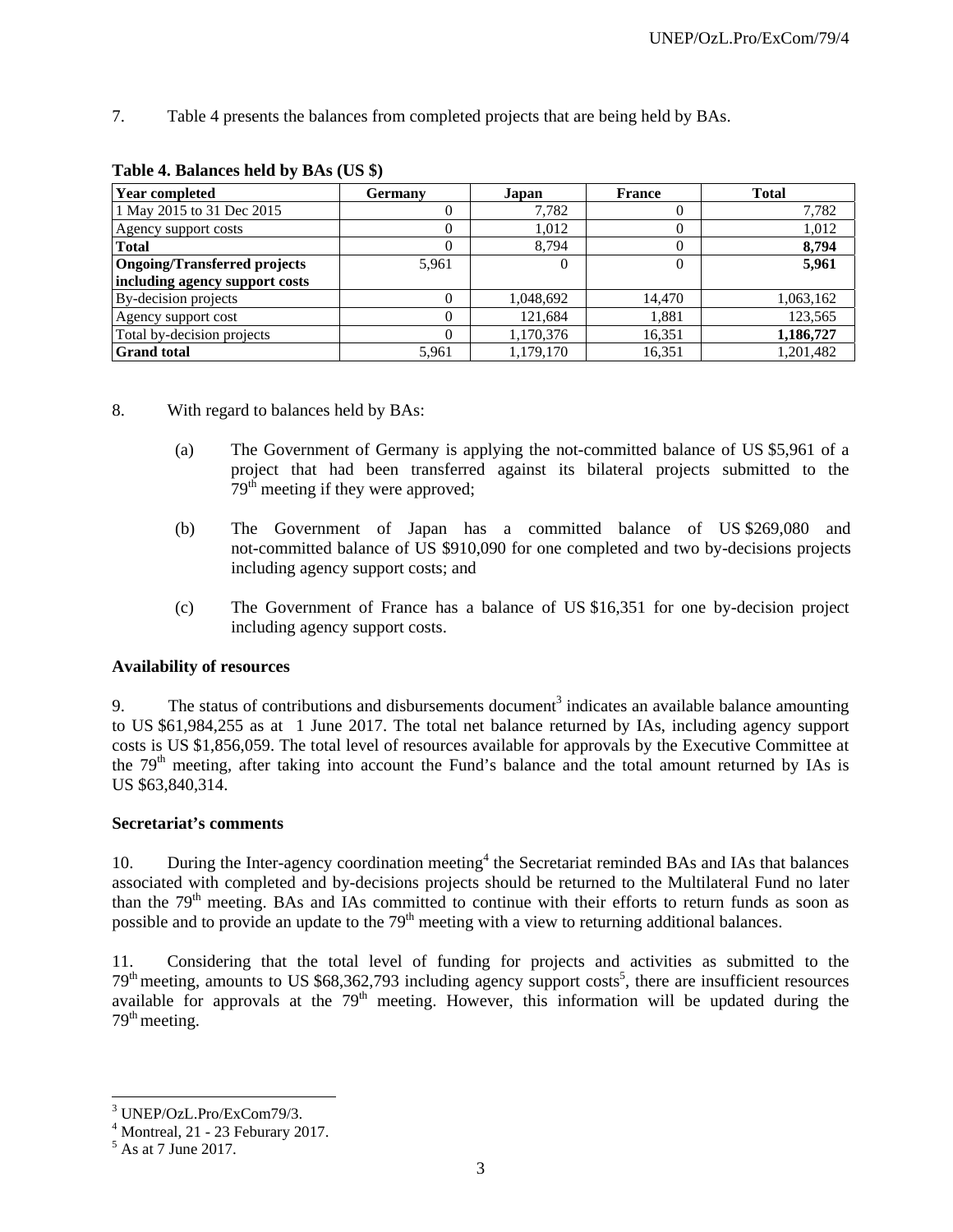#### **Recommendations**

- 12. The Executive Committee may wish:
	- (a) To note:
		- (i) The report on balances and availability of resources contained in document UNEP/OzL.Pro/ExCom/79/4;
		- (ii) That the net level of funds being returned to the  $79<sup>th</sup>$  meeting by the implementing agencies was US \$1,856,059, consisting of US -\$97,064, and agency support costs of US -\$7,159 from UNDP; US \$1,2291,131, plus agency support costs of US \$147,728 from United Nations Environment Programme (UN Environment); and US \$486,204, plus agency support costs of US \$35,219 from UNIDO;
		- (iii) That the net level of funds being returned to the  $79<sup>th</sup>$  meeting by the bilateral agencies was US \$203,182, consisting of US \$177,992, plus agency support costs of US \$23,139 from the Government of Italy; and US \$1,837, plus agency support costs of US \$214 from the Government of Spain; and to request the Treasurer to follow-up with the Governments of Italy and Spain for the return in cash.
		- (iv) That UNDP had balances of US \$10,062, excluding support costs, for projects completed 2 years previously;
		- (v) That UN Environment had balances of US \$486,443, comprised of US \$146,435 and US \$340,008 in committed and not-committed balances, respectively, excluding support costs, for thirteen projects completed over two years previously;
		- (vi) That UNIDO had balances of US \$54,232, excluding support costs, for two projects completed over two years previously;
		- (vii) That the Government of Germany's not-committed balances for one transferred project, totaling US \$5,961 including agency support costs, would be offset against bilateral projects submitted to the  $79<sup>th</sup>$  meeting, if they were approved by the Executive Committee; and
		- (viii) That the Government of Japan had balances totaling US \$1,056,474. The amount consists of US \$2,38,124 in committed and US \$818,350 in not-committed balances respectivly, including agency support costs, for one completed and two by-decision projects.
	- (b) To request:
		- (i) Bilateral agencies and implementing agencies to return the balances of all projects completed over two years previously no later than the  $80<sup>th</sup>$  meeting;
		- (ii) Bilateral and implementing agencies to disburse or to cancel commitments not needed for completed projects and project completed by-decision of the Executive Committee and return balances to the  $80<sup>th</sup>$  meeting; and
		- (iii) UN Environment and the Government of Japan to return not-committed balance no longer required to the  $80<sup>th</sup>$  meeting.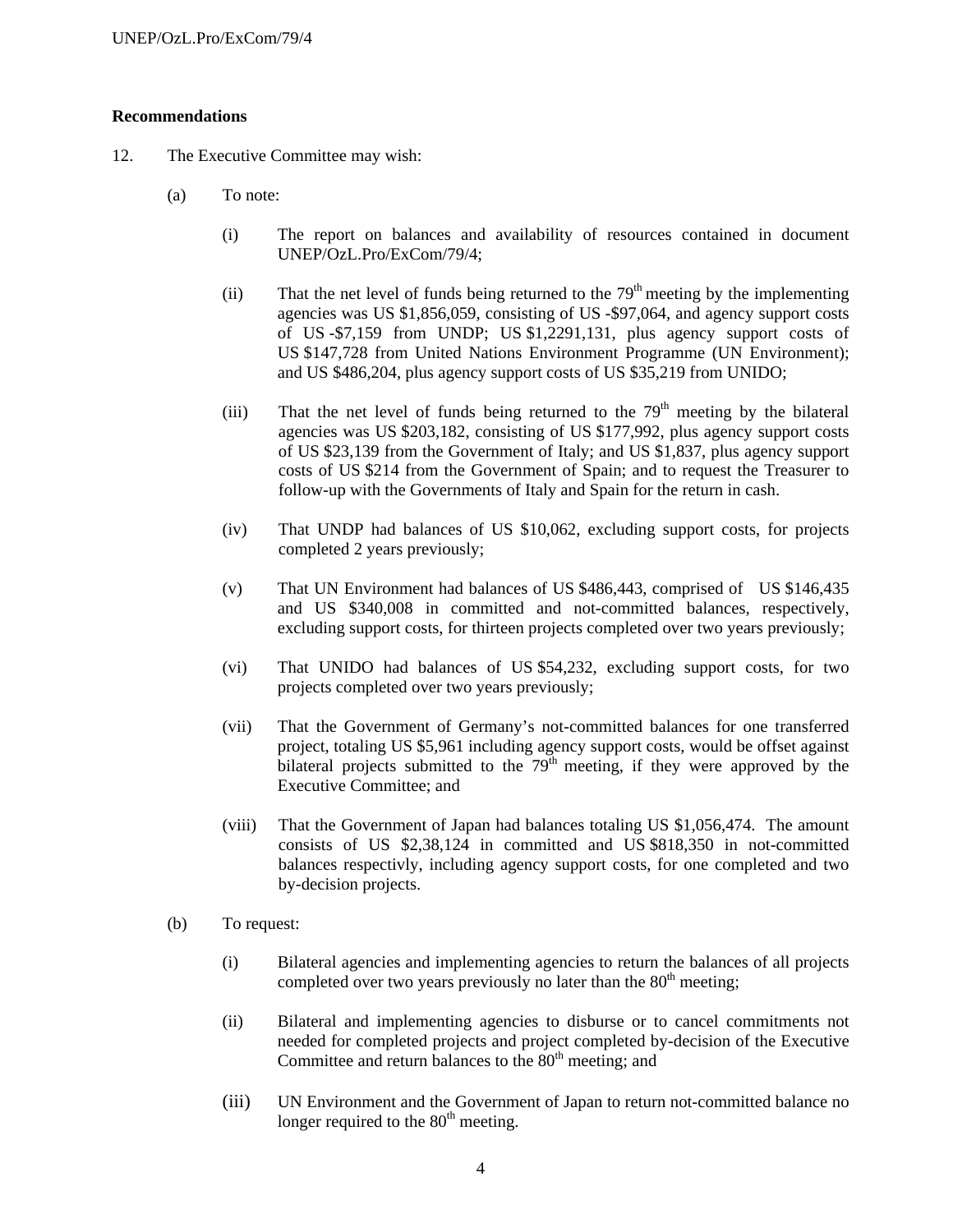**Annex I** 

#### **COMMITTED AND NOT-COMMITTEED BALANCES HELD BY IMPLEMENTING AGENCIES AND BILATERAL AGENCIES FOR COMPLETED PROJECTS**

| Code               | <b>Project title</b>                                                                                                                                                                                         | <b>Date</b><br>completed<br>(Actual) | Approved<br>funding plus<br>adjustments<br>as of | <b>Funds</b><br>disbursed as<br>of<br>$79th$ meeting | <b>Balances</b><br>committed as<br>per<br>$79th$ meeting | <b>Balances</b><br>not-<br>committed as<br>per | Why any<br>balances could<br>not be<br>returned? | When they<br>could be<br>returned? | Project subject<br>to decision |
|--------------------|--------------------------------------------------------------------------------------------------------------------------------------------------------------------------------------------------------------|--------------------------------------|--------------------------------------------------|------------------------------------------------------|----------------------------------------------------------|------------------------------------------------|--------------------------------------------------|------------------------------------|--------------------------------|
|                    |                                                                                                                                                                                                              |                                      | 31 December<br>2016 (US\$)                       | (US\$)                                               | (US\$)                                                   | $79th$ meeting<br>(US\$)                       |                                                  |                                    |                                |
| <b>UNDP</b>        |                                                                                                                                                                                                              |                                      |                                                  |                                                      |                                                          |                                                |                                                  |                                    |                                |
| ANG/PHA/65/INV/10  | HCFC phase-out management plan (stage I,<br>first tranche)                                                                                                                                                   | $Dec-15$                             | 86,222                                           | 23,758                                               | 62,464                                                   |                                                | <b>MYA</b>                                       |                                    |                                |
| ANG/PHA/73/TAS/13  | Verification report for stage I of HCFC<br>phase-out management plan                                                                                                                                         | $Dec-15$                             | 30,000                                           | 22,476                                               | 7,524                                                    |                                                |                                                  |                                    |                                |
| ARM/PHA/73/TAS/13  | Verification report for stage I of HCFC<br>phase-out management plan                                                                                                                                         | $Nov-15$                             | 30,000                                           | 29,909                                               | 91                                                       |                                                |                                                  |                                    |                                |
| BHU/PHA/70/INV/19  | HCFC phase-out management plan (second<br>tranche)                                                                                                                                                           | Sep-15                               | 42,000                                           | 41,259                                               | 741                                                      |                                                | <b>MYA</b>                                       |                                    |                                |
| COL/REF/47/DEM/65  | Demonstration project for integrated<br>management of the centrifugal chiller sub-<br>sector, focusing on application of energy-<br>efficient CFC-free technologies for<br>replacement of CFC-based chillers | $Dec-15$                             | 1,000,000                                        | 994,729                                              | 5,271                                                    |                                                |                                                  |                                    | 71/10(c)(ii)b                  |
| COS/SEV/71/INS/49  | Extension of institutional strengthening<br>project (phase X: 1/2014-12/2015)                                                                                                                                | $Dec-15$                             | 140,513                                          | 136,186                                              | 4,327                                                    |                                                |                                                  |                                    |                                |
| CUB/DES/62/DEM/46  | Pilot demonstration project on ODS waste<br>management and disposal                                                                                                                                          | $Oct-15$                             | 525,200                                          | 519,268                                              | 5,932                                                    |                                                |                                                  |                                    |                                |
| DOM/PHA/69/INV/53  | HCFC phase-out management plan (stage I,<br>second tranche) (sector phase-out for the use<br>of HCFCs in the foam manufacturing<br>sector)                                                                   | $Sep-15$                             | 319,982                                          | 313,906                                              | 6,076                                                    |                                                | <b>MYA</b>                                       |                                    |                                |
| EGY/FOA/62/INV/105 | Conversion from HCFC-141b to n-pentane<br>in the manufacture of polyurethane rigid<br>insulation foam panels at MOG for<br>Engineering and Industry                                                          | $Jun-14$                             | 790,400                                          | 786,250                                              | 4,150                                                    |                                                | <b>MYA</b>                                       |                                    |                                |
| ELS/PHA/65/INV/29  | HCFC phase-out management plan (stage I,<br>first tranche) (phase out of HCFC-141b in<br>imported pre-blended polyols used in the<br>foam manufacturing sector)                                              | $Nov-15$                             | 439,277                                          | 437,601                                              | 1,676                                                    |                                                | <b>MYA</b>                                       |                                    |                                |
| IDS/SEV/71/INS/201 | Extension of institutional strengthening<br>project (phase IX: 1/2014-12/2015)                                                                                                                               | $Dec-15$                             | 271,246                                          | 271,106                                              | 140                                                      |                                                |                                                  |                                    |                                |
| JAM/PHA/64/INV/28  | HCFC phase-out management plan (foam<br>sector) (stage I, first tranche)                                                                                                                                     | $Dec-14$                             | 95,450                                           | 89,537                                               | 5,913                                                    |                                                | <b>MYA</b>                                       |                                    |                                |
| MAL/SEV/70/INS/171 | Extension of institutional strengthening<br>project (phase X: 1/2014-12/2015)                                                                                                                                | $Dec-15$                             | 279,500                                          | $\overline{231,380}$                                 | 48,120                                                   |                                                |                                                  |                                    |                                |
| <b>TOTAL UNDP</b>  |                                                                                                                                                                                                              |                                      |                                                  |                                                      | 152,423                                                  |                                                |                                                  |                                    |                                |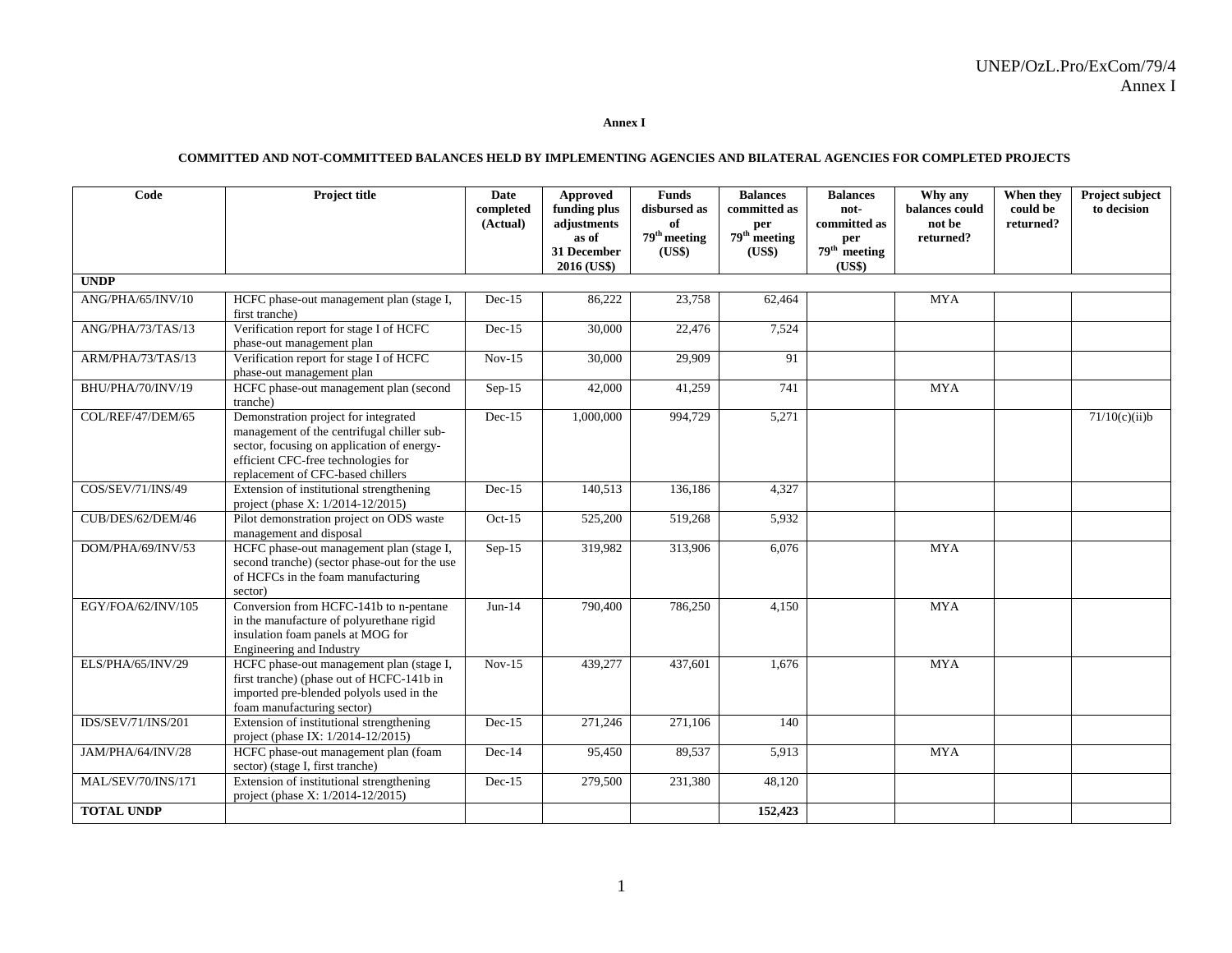#### UNEP/OzL.Pro/ExCom/79/4 Annex I

| Code                     | Project title                                                                       | Date<br>completed<br>(Actual) | <b>Approved</b><br>funding plus<br>adjustments<br>as of<br>31 December<br>2016 (US\$) | <b>Funds</b><br>disbursed as<br>of<br>79 <sup>th</sup> meeting<br>(US\$) | <b>Balances</b><br>committed as<br>per<br>79 <sup>th</sup> meeting<br>(US\$) | <b>Balances</b><br>not-<br>committed as<br>per<br>$79th$ meeting<br>(US\$) | Why any<br>balances could<br>not be<br>returned?                               | When they<br>could be<br>returned? | Project subject<br>to decision |
|--------------------------|-------------------------------------------------------------------------------------|-------------------------------|---------------------------------------------------------------------------------------|--------------------------------------------------------------------------|------------------------------------------------------------------------------|----------------------------------------------------------------------------|--------------------------------------------------------------------------------|------------------------------------|--------------------------------|
| <b>UN Environment</b>    |                                                                                     |                               |                                                                                       |                                                                          |                                                                              |                                                                            |                                                                                |                                    |                                |
| AFG/PHA/63/TAS/12        | HCFC phase-out management plan (stage I,<br>first tranche)                          | $Dec-15$                      | 120,000                                                                               | 118,646                                                                  | 1,354                                                                        |                                                                            |                                                                                |                                    |                                |
| ALG/SEV/57/INS/69        | Extension of the institutional strengthening<br>project (phase V)                   | $Jul-14$                      | 257,400                                                                               | 231,660                                                                  | 25,740                                                                       |                                                                            |                                                                                |                                    |                                |
| BAH/PHA/59/TAS/21        | Terminal phase-out management plan<br>(second tranche)                              | $Dec-14$                      | 95,000                                                                                | 33,054                                                                   | $\Omega$                                                                     | 61,946                                                                     | <b>Balance</b> was<br>transferred to<br>another project<br>(decision $68/33$ ) |                                    | 71/11(b)                       |
| BDI/SEV/57/INS/25        | Extension of the institutional strengthening<br>project (phase V)                   | $Mar-13$                      | 60,000                                                                                | 18,000                                                                   | $\theta$                                                                     | 42,000                                                                     | Financial<br>adjustments are<br>$\rm needed$                                   | 80 <sup>th</sup><br>meeting        |                                |
| COI/SEV/70/INS/22        | Extension of the institutional strengthening<br>project (phase VIII: 7/2013-6/2015) | $Dec-15$                      | 60,000                                                                                | 52,600                                                                   | 7,400                                                                        | $\theta$                                                                   |                                                                                |                                    |                                |
| COL/PHA/66/TAS/80        | HCFC phase-out management plan (stage I,<br>second tranche)                         | $Dec-15$                      | 50,000                                                                                | 40,908                                                                   | 9,092                                                                        | $\Omega$                                                                   |                                                                                |                                    |                                |
| DJI/SEV/70/INS/20        | Extension of the institutional strengthening<br>project (phase V: 7/2013-6/2015)    | $Dec-15$                      | 60,000                                                                                | 35,996                                                                   | 24,004                                                                       | $\Omega$                                                                   |                                                                                |                                    |                                |
| ECU/SEV/59/INS/43        | Extension of institutional strengthening<br>project (phase V)                       | $Dec-15$                      | 176,801                                                                               | 167,565                                                                  | 9,236                                                                        | $\theta$                                                                   |                                                                                |                                    |                                |
| GAB/PHA/62/TAS/26        | HCFC phase-out management plan (stage I,<br>first tranche)                          | $Dec-15$                      | 90,000                                                                                | 53,310                                                                   | 36,690                                                                       | $\Omega$                                                                   |                                                                                |                                    |                                |
| GBS/SEV/67/INS/16        | Extension of the institutional strengthening<br>project (phase III: 7/2102-6/2014)  | $Dec-15$                      | 60,000                                                                                | 32,992                                                                   | 27,008                                                                       | $\Omega$                                                                   |                                                                                |                                    |                                |
| GLO/SEV/71/TAS/321       | Compliance Assistance Programme: 2014<br>budget                                     | $Dec-15$                      | 7,818,628                                                                             | 7,817,866                                                                | 763                                                                          | $\Omega$                                                                   |                                                                                |                                    |                                |
| GUI/PHA/66/TAS/27        | HCFC phase-out management plan (stage I,<br>first tranche)                          | $Dec-15$                      | 85,000                                                                                | 79,072                                                                   | 5,928                                                                        | $\theta$                                                                   |                                                                                |                                    |                                |
| <b>IVC/SEV/68/INS/38</b> | Extension of the institutional strengthening<br>project (phase VI: 1/2013-12/2014)  | $Dec-15$                      | 106,340                                                                               | 81,086                                                                   | 25,254                                                                       | $\Omega$                                                                   |                                                                                |                                    |                                |
| KEN/SEV/69/INS/54        | Extension of institutional strengthening<br>project (phase IX: 4/2013-3/2015)       | $Dec-15$                      | 151,667                                                                               | 113,867                                                                  | 37,800                                                                       | $\Omega$                                                                   |                                                                                |                                    |                                |
| MAR/SEV/53/INS/19        | Extension of the institutional strengthening<br>project (phase III)                 | $Dec-14$                      | 60,000                                                                                | 46,504                                                                   | 13,496                                                                       | $\Omega$                                                                   |                                                                                |                                    |                                |
| MOZ/PHA/66/TAS/22        | HCFC phase-out management plan (stage I,<br>first tranche)                          | $Mar-15$                      | 40,000                                                                                | 3,975                                                                    | $\overline{0}$                                                               | 36,025                                                                     | Pending<br>financial<br>completion                                             | 80 <sup>th</sup><br>meeting        |                                |
| NER/PHA/66/TAS/27        | HCFC phase-out management plan (stage I,<br>first tranche)                          | $Dec-15$                      | 100,000                                                                               | 64,090                                                                   | 35,000                                                                       | 910                                                                        | On financial<br>completion                                                     | 80 <sup>th</sup><br>meeting        |                                |
| PAR/PHA/73/TAS/32        | Verification report on the implementation of<br>the HCFC phase-out management plan  | $Jul-15$                      | 30,000                                                                                | 24,777                                                                   | 5,223                                                                        | $\overline{0}$                                                             | On financial<br>completion                                                     | 80 <sup>th</sup><br>meeting        |                                |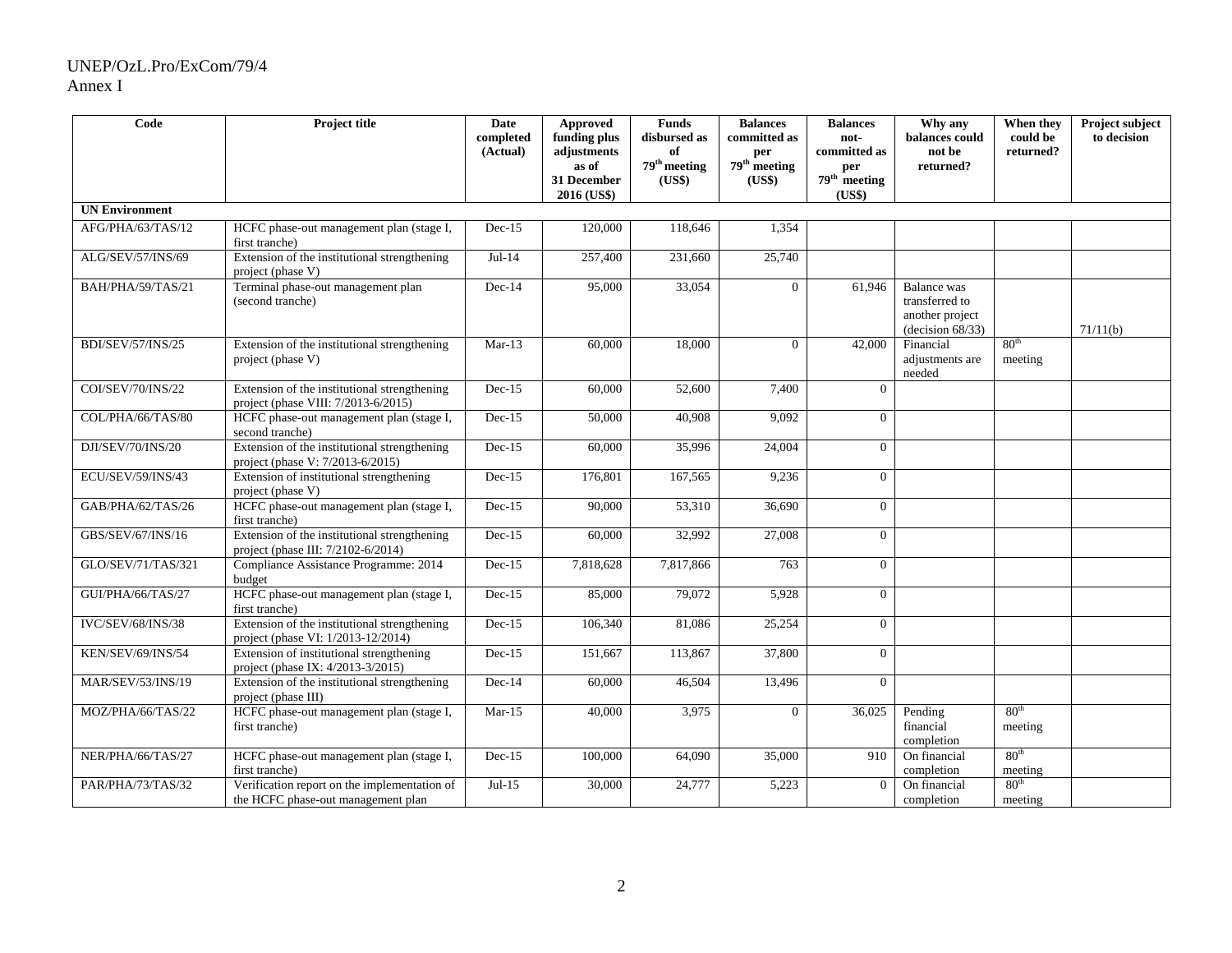| $\overline{\text{Code}}$                         | <b>Project title</b>                                                                                             | Date<br>completed<br>(Actual) | <b>Approved</b><br>funding plus<br>adjustments<br>as of<br>31 December<br>2016 (US\$) | <b>Funds</b><br>disbursed as<br>of<br>$79th$ meeting<br>(US\$) | <b>Balances</b><br>committed as<br>per<br>$79th$ meeting<br>(US\$) | <b>Balances</b><br>not-<br>committed as<br>per<br>$79th$ meeting<br>(US\$) | Why any<br>balances could<br>not be<br>returned?                                                 | When they<br>could be<br>returned? | Project subject<br>to decision               |
|--------------------------------------------------|------------------------------------------------------------------------------------------------------------------|-------------------------------|---------------------------------------------------------------------------------------|----------------------------------------------------------------|--------------------------------------------------------------------|----------------------------------------------------------------------------|--------------------------------------------------------------------------------------------------|------------------------------------|----------------------------------------------|
| PAR/SEV/66/INS/30                                | Extension of institutional strengthening<br>project (phase VI: 7/2012-6/2014)                                    | $Jun-14$                      | 60,000                                                                                | 45,082                                                         | 13,296                                                             | 1,622                                                                      | On financial<br>completion                                                                       | 80 <sup>th</sup><br>meeting        |                                              |
| PHI/PHA/66/TAS/94                                | National CFC phase-out plan: Final<br>implementation plan                                                        | $Dec-15$                      | 801,630                                                                               | 541,458                                                        | 260,172                                                            | $\Omega$                                                                   |                                                                                                  | 80 <sup>th</sup><br>meeting        |                                              |
| PRC/SEV/71/INS/25                                | Extension of the institutional strengthening<br>project (phase VIII: 1/2014-12/2015)                             | $Dec-15$                      | 60,000                                                                                | 45,084                                                         | 14,916                                                             | $\overline{0}$                                                             |                                                                                                  |                                    |                                              |
| QAT/PHA/53/TAS/10                                | Terminal phase-out management plan (first<br>tranche)                                                            | $Jul-14$                      | 20,000                                                                                | 16,584                                                         | $\overline{0}$                                                     | 3,416                                                                      | On financial<br>completion                                                                       | 80 <sup>th</sup><br>meeting        | 70/7(b)(ii)a                                 |
| OAT/PHA/59/TAS/14                                | Terminal phase-out management plan<br>(second tranche)                                                           | $Dec-14$                      | 55,000                                                                                | $\overline{0}$                                                 | $\overline{0}$                                                     | 55,000                                                                     | <b>Balance</b> was<br>transferred to<br>Stage I of<br>HPMP as per<br>decision 65/45              |                                    | 71/11(b)                                     |
| SAM/PHA/63/TAS/15                                | HCFC phase-out management plan for PIC<br>countries through regional approach (stage<br>I, first tranche, Samoa) | $Dec-14$                      | 76,250                                                                                | 71,252                                                         | 4.998                                                              | $\Omega$                                                                   |                                                                                                  | 80 <sup>th</sup><br>meeting        |                                              |
| STK/SEV/68/INS/18                                | Extension of institutional strengthening<br>project (phase V: 1/2013-12/2014)                                    | $May-15$                      | 60,000                                                                                | 24,000                                                         | 36,000                                                             | $\Omega$                                                                   |                                                                                                  |                                    |                                              |
| STP/SEV/63/INS/20                                | Extension of the institutional strengthening<br>project (phase III)                                              | $Mar-13$                      | 60,666                                                                                | 33,332                                                         | 27,334                                                             | $\Omega$                                                                   |                                                                                                  |                                    |                                              |
| TTR/PHA/63/TAS/07                                | HCFC phase-out management plan for PIC<br>countries through regional approach (stage<br>I, first tranche Palau)  | Dec-14                        | 62,375                                                                                | 60,553                                                         | 1,822                                                              | $\Omega$                                                                   |                                                                                                  |                                    |                                              |
| YEM/PHA/60/TAS/35                                | National ODS phase-out plan (second<br>tranche)                                                                  | $Dec-14$                      | 140,000                                                                               | $\overline{0}$                                                 | $\overline{0}$                                                     | 140,000                                                                    | Funding has<br>been frozen<br>until security<br>situation is<br>resovled<br>(decision<br>77/8(d) |                                    | $71/11(b)$ ,<br>$73/8(c)$ and<br>75/10(b)(i) |
| YEM/SEV/68/INS/42<br><b>TOTAL UN Environment</b> | Extension of the institutional strengthening<br>project (phase VII: 1/2013-12/2014)                              | $Dec-14$                      | 169,999                                                                               | 110,251                                                        | 59,748<br>682,273                                                  | $\Omega$<br>340,919                                                        | Funding has<br>been frozen<br>until security<br>situation is<br>resolved<br>(decision<br>77/8(d) |                                    | $71/11(b)$ ,<br>$73/8(c)$ and<br>75/10(b)(i) |
|                                                  |                                                                                                                  |                               |                                                                                       |                                                                |                                                                    |                                                                            |                                                                                                  |                                    |                                              |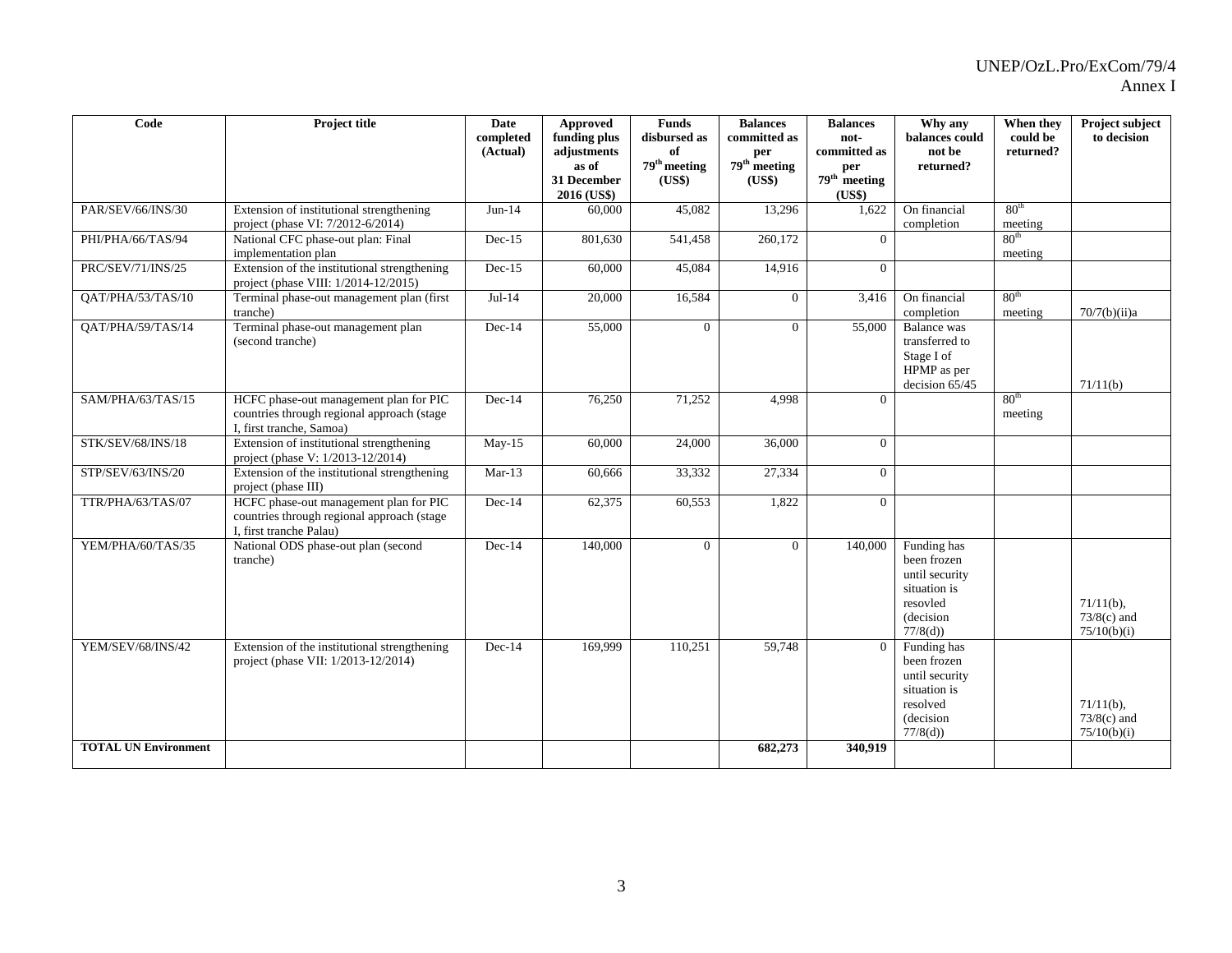#### UNEP/OzL.Pro/ExCom/79/4 Annex I

| $\overline{\text{Code}}$ | Project title                                                                                                                                            | Date<br>completed<br>(Actual) | Approved<br>funding plus<br>adjustments<br>as of<br>31 December | <b>Funds</b><br>disbursed as<br>of<br>$79^{\rm th}$ meeting<br>(US\$) | <b>Balances</b><br>committed as<br>per<br>$79th$ meeting<br>(US\$) | <b>Balances</b><br>not-<br>committed as<br>per<br>$79th$ meeting | Why any<br>balances could<br>not be<br>returned? | When they<br>could be<br>returned? | Project subject<br>to decision |
|--------------------------|----------------------------------------------------------------------------------------------------------------------------------------------------------|-------------------------------|-----------------------------------------------------------------|-----------------------------------------------------------------------|--------------------------------------------------------------------|------------------------------------------------------------------|--------------------------------------------------|------------------------------------|--------------------------------|
| <b>UNIDO</b>             |                                                                                                                                                          |                               | 2016 (US\$)                                                     |                                                                       |                                                                    | (US\$)                                                           |                                                  |                                    |                                |
| AFR/REF/48/DEM/37        | Strategic demonstration project for<br>accelerated conversion of CFC chillers in 5<br>African Countries (Cameroon, Egypt,<br>Namibia, Nigeria and Sudan) | $Dec-14$                      | 747,500                                                         | 693,436                                                               | 54,064                                                             |                                                                  | $4*$                                             | 81 <sup>st</sup><br>meeting        | 71/10(d)(i)                    |
| ARG/PHA/53/INV/152       | National CFC phase-out plan: 2008 work<br>programme                                                                                                      | $Dec-15$                      | 1,167,350                                                       | 907,654                                                               | 259,696                                                            |                                                                  | <b>MYA</b>                                       | 81 <sup>st</sup><br>meeting        | 70/7(b)(ii)a                   |
| BHA/PHA/71/INV/20        | HCFC phase-out management plan (stage I,<br>second tranche)                                                                                              | $Dec-15$                      | 10,464                                                          | 10,209                                                                | 255                                                                |                                                                  | <b>MYA</b>                                       | 80 <sup>th</sup><br>meeting        |                                |
| BKF/PHA/62/INV/30        | HCFC phase-out management plan (stage I,<br>first tranche)                                                                                               | $Nov-15$                      | 150,000                                                         | 148,786                                                               | 1,214                                                              |                                                                  | <b>MYA</b>                                       | 80 <sup>th</sup><br>meeting        |                                |
| BRA/REF/72/PRP/304       | Preparation for HCFC phase-out investment<br>activities (stage II) (refrigeration and air-<br>conditioning manufacturing sector)                         | $Dec-15$                      | 150,000                                                         | 149,933                                                               | 67                                                                 |                                                                  | $3*$                                             | 80 <sup>th</sup><br>meeting        |                                |
| CPR/PRO/47/INV/436       | Sector plan for methyl bromide production<br>sector (first tranche)                                                                                      | $Dec-15$                      | 3,000,000                                                       | 2,994,397                                                             | 5,603                                                              |                                                                  | <b>MYA</b>                                       | 81 <sup>st</sup><br>meeting        |                                |
| DRK/FOA/64/PRP/54        | Preparation for HCFC phase-out investment<br>activities (polyurethane foam sector)                                                                       | $Dec-15$                      | 50,000                                                          | 46,074                                                                | 3,926                                                              |                                                                  | $4*$                                             | 81 <sup>st</sup><br>meeting        |                                |
| DRK/PHA/64/PRP/55        | Preparation of a HCFC phase-out<br>management plan (additional funding)                                                                                  | $Dec-15$                      | 65,000                                                          | 64,580                                                                | 420                                                                |                                                                  | $3*$                                             | 80 <sup>th</sup><br>meeting        |                                |
| ECU/PHA/65/INV/55        | HCFC phase-out management plan (stage I,<br>first tranche) (conversion of the foam<br>manufacturing by Indurama)                                         | $Dec-15$                      | 1,331,440                                                       | 1,331,347                                                             | 93                                                                 |                                                                  | <b>MYA</b>                                       | 80 <sup>th</sup><br>meeting        |                                |
| GBS/PHA/65/INV/15        | HCFC phase-out management plan (stage I,<br>first tranche)                                                                                               | $Dec-15$                      | 40,000                                                          | 39,138                                                                | 862                                                                |                                                                  | <b>MYA</b>                                       | 80 <sup>th</sup><br>meeting        |                                |
| GUA/PHA/73/TAS/47        | Verification report for stage I of HCFC<br>phase-out management plan                                                                                     | $Dec-15$                      | 30,000                                                          | 29,917                                                                | 83                                                                 |                                                                  | $3*$                                             | 80 <sup>th</sup><br>meeting        |                                |
| IRA/PHA/63/INV/202       | HCFC phase-out management plan (stage I,<br>first tranche)                                                                                               | $Dec-15$                      | 1,300,000                                                       | 1,289,566                                                             | 10,434                                                             |                                                                  | <b>MYA</b>                                       | 81 <sup>st</sup><br>meeting        |                                |
| NIC/PHA/66/INV/27        | HCFC phase-out management plan (stage I,<br>first tranche)                                                                                               | $Dec-15$                      | 96,500                                                          | 94,199                                                                | 2,301                                                              |                                                                  | <b>MYA</b>                                       | 80 <sup>th</sup><br>meeting        |                                |
| NIR/PHA/62/INV/129       | HCFC phase-out management plan (stage I,<br>first tranche)                                                                                               | $Dec-13$                      | 550,000                                                         | 549,832                                                               | 168                                                                |                                                                  | <b>MYA</b>                                       | 80 <sup>th</sup><br>meeting        |                                |
| NIR/PHA/66/INV/131       | HCFC phase-out management plan (stage I,<br>second tranche) (refrigeration air-<br>conditioning manufacturing and<br>coordination)                       | $Dec-15$                      | 550,000                                                         | 544,196                                                               | 5,804                                                              |                                                                  | <b>MYA</b>                                       | 81 <sup>st</sup><br>meeting        |                                |
| OMA/PHA/65/INV/23        | HCFC phase-out management plan (stage I,<br>first tranche) (refrigeration servicing sector)                                                              | $Jun-15$                      | 210,000                                                         | 209,153                                                               | 847                                                                |                                                                  | <b>MYA</b>                                       | 80 <sup>th</sup><br>meeting        |                                |
| PAK/PHA/70/INV/83        | HCFC phase-out management plan (stage I,<br>second tranche)                                                                                              | $Dec-15$                      | 80,000                                                          | 77,537                                                                | 2,463                                                              |                                                                  | <b>MYA</b>                                       | 81 <sup>st</sup><br>meeting        |                                |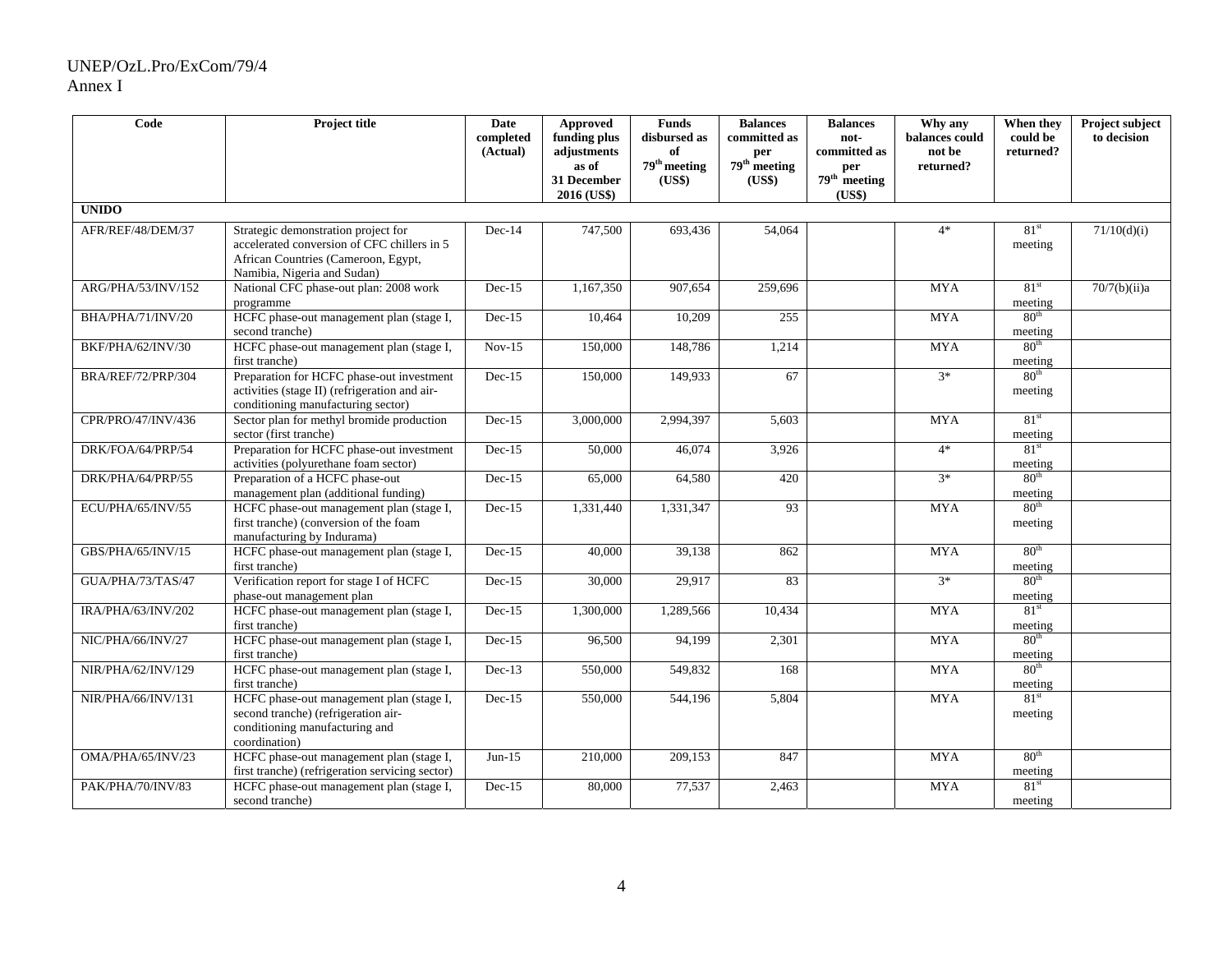| Code                 | <b>Project title</b>                                                                                                                                                                                                                                        | <b>Date</b><br>completed<br>(Actual) | Approved<br>funding plus<br>adjustments<br>as of | <b>Funds</b><br>disbursed as<br>of<br>79 <sup>th</sup> meeting | <b>Balances</b><br>committed as<br>per<br>$79th$ meeting | <b>Balances</b><br>not-<br>committed as<br>per | Why any<br>balances could<br>not be<br>returned? | When they<br>could be<br>returned? | <b>Project subject</b><br>to decision |
|----------------------|-------------------------------------------------------------------------------------------------------------------------------------------------------------------------------------------------------------------------------------------------------------|--------------------------------------|--------------------------------------------------|----------------------------------------------------------------|----------------------------------------------------------|------------------------------------------------|--------------------------------------------------|------------------------------------|---------------------------------------|
|                      |                                                                                                                                                                                                                                                             |                                      | 31 December<br>2016 (US\$)                       | (US\$)                                                         | (US\$)                                                   | $79th$ meeting<br>(US\$)                       |                                                  |                                    |                                       |
| PHI/FOA/62/INV/90    | Sector plan to phase out HCFC-141b in the<br>foam sector                                                                                                                                                                                                    | $Dec-15$                             | 1,770,650                                        | 1,713,423                                                      | 57,227                                                   |                                                | <b>MYA</b>                                       | 81 <sup>st</sup><br>meeting        |                                       |
| STV/PHA/64/INV/20    | HCFC phase-out management plan (first<br>tranche)                                                                                                                                                                                                           | $Dec-15$                             | 124,115                                          | 123,980                                                        | 135                                                      |                                                | <b>MYA</b>                                       | 80 <sup>th</sup><br>meeting        |                                       |
| SUD/FOA/62/INV/28    | Umbrella project for the phase-out of<br>HCFC-141b from the polyurethane (PU)<br>rigid foam production in the manufacturing<br>of domestic refrigerators, commercial<br>refrigerators and PU insulated composite<br>panels (Modern, Amin, Coldair, Akadabi) | $Dec-15$                             | 1,056,341                                        | 1,055,388                                                      | 953                                                      |                                                | <b>MYA</b>                                       | 80 <sup>th</sup><br>meeting        |                                       |
| SUD/PHA/66/INV/29    | HCFC phase-out management plan (stage I,<br>first tranche) (refrigeration servicing sector)                                                                                                                                                                 | $Dec-15$                             | 250,000                                          | 249,970                                                        | 30                                                       |                                                | <b>MYA</b>                                       | 80 <sup>th</sup><br>meeting        |                                       |
| TKM/PHA/62/INV/08    | HCFC phase-out management plan (stage I,<br>first tranche)                                                                                                                                                                                                  | $Dec-15$                             | 309,050                                          | 303,565                                                        | 5,485                                                    |                                                | <b>MYA</b>                                       | 81 <sup>st</sup><br>meeting        |                                       |
| VEN/PHA/67/INV/120   | HCFC phase-out management plan (stage I,<br>second tranche)                                                                                                                                                                                                 | $Dec-15$                             | 603,339                                          | 601,903                                                        | 1,436                                                    |                                                | <b>MYA</b>                                       | 80 <sup>th</sup><br>meeting        |                                       |
| YUG/SEV/65/INS/40    | Extension of institutional strengthening<br>project (phase IV: 12/2011-11/2013)                                                                                                                                                                             | $Dec-15$                             | 131,300                                          | 131,193                                                        | 107                                                      |                                                | $3*$                                             | 80 <sup>th</sup><br>meeting        |                                       |
| <b>TOTAL UNIDO</b>   |                                                                                                                                                                                                                                                             |                                      |                                                  |                                                                | 413,672                                                  |                                                |                                                  |                                    |                                       |
| Japan                |                                                                                                                                                                                                                                                             |                                      |                                                  |                                                                |                                                          |                                                |                                                  |                                    |                                       |
| PHI/FOA/62/INV/91    | Sector plan to phase out HCFC-141b in the<br>foam sector                                                                                                                                                                                                    | $Dec-15$                             | 317,350                                          | 309,568                                                        | 3,131                                                    | 4.651                                          | Financial<br>completion<br>being iniated         | 80 <sup>th</sup><br>meeting        |                                       |
| <b>TOTAL Japan</b>   |                                                                                                                                                                                                                                                             |                                      |                                                  |                                                                | 3,131                                                    | 4.651                                          |                                                  |                                    |                                       |
| Germany              |                                                                                                                                                                                                                                                             |                                      |                                                  |                                                                |                                                          |                                                |                                                  |                                    |                                       |
| AFG/PHA/63/INV/13    | HCFC phase-out management plan (stage I,<br>first tranche)                                                                                                                                                                                                  |                                      | 37,062                                           | 31,787                                                         |                                                          | 5,275                                          | To be offset<br>against future<br>projects       |                                    |                                       |
| <b>TOTAL Germany</b> |                                                                                                                                                                                                                                                             |                                      |                                                  |                                                                |                                                          | 5,275                                          |                                                  |                                    |                                       |

\*2: Financial completion initiated; 3: Financial completion being initiated; 4 Financial completion to be initiated after settlement of all pending issues; MYA = Multiyear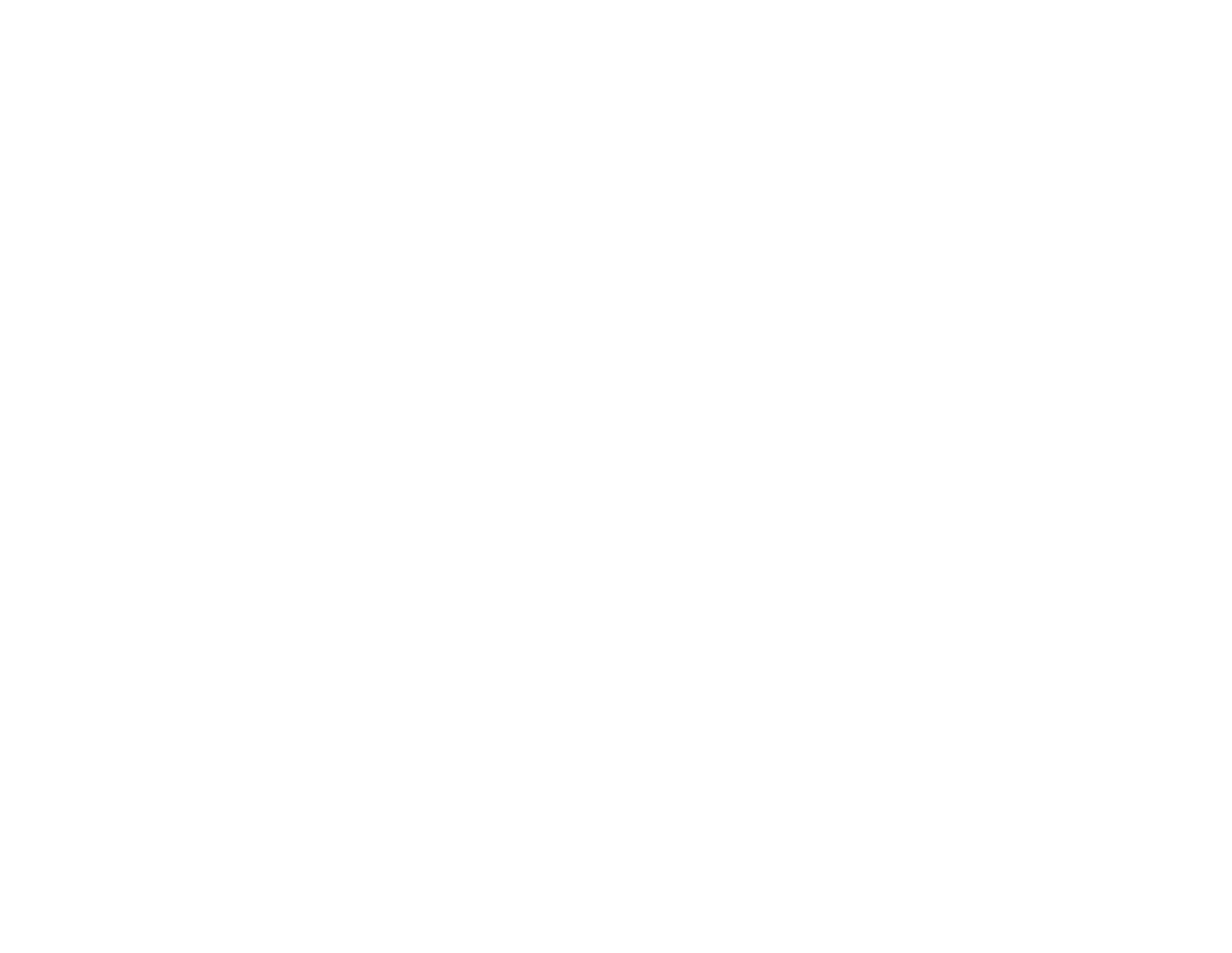#### **Annex II**

#### **COMMITED AND NOT-COMMITED BALANCES HELD BY IMPLEMENTING AGENCIES AND BILATERAL AGENCIES FOR BY-DECISIONS PROJECTS**

| Code                        | <b>Project title</b>                                                                                                                                        | <b>Financial</b><br>date of<br>completion<br>per decision | Approved<br>funding plus<br>adjustments as<br>of 31 December<br>2016 (US\$) | <b>Funds</b><br>disbursed as<br>of<br>$79^{\rm th}$ meeting<br>(US\$) | <b>Balances</b><br>committed as<br>per<br>$79th$ meeting<br>(US\$) | <b>Balances</b><br>not-<br>committed<br>as per<br>$79th$ meeting<br>(US\$) | Why any balances<br>could not be<br>returned?                                           | When they<br>could be<br>returned?    | Project<br>subject to<br>decision                         |
|-----------------------------|-------------------------------------------------------------------------------------------------------------------------------------------------------------|-----------------------------------------------------------|-----------------------------------------------------------------------------|-----------------------------------------------------------------------|--------------------------------------------------------------------|----------------------------------------------------------------------------|-----------------------------------------------------------------------------------------|---------------------------------------|-----------------------------------------------------------|
| <b>UNDP</b>                 |                                                                                                                                                             |                                                           |                                                                             |                                                                       |                                                                    |                                                                            |                                                                                         |                                       |                                                           |
| IND/PHA/75/INV/463          | CTC phase-out plan for the<br>consumption and production<br>sectors: 2009 annual programme                                                                  | First<br>Meeting of<br>2017                               | 750,093                                                                     | 195,903                                                               | 554,190                                                            |                                                                            |                                                                                         | $\overline{81}$ <sup>st</sup> meeting | 75/19(b)(ii)                                              |
| IND/PRO/75/INV/447          | Accelerated CFC production<br>phase-out (second tranche)                                                                                                    | First<br>Meeting of<br>2017                               | 1,056,900                                                                   | 1,056,000                                                             | 900                                                                |                                                                            |                                                                                         | $81st$ meeting                        | 75/19(a)(ii)                                              |
| PAK/ARS/56/INV/71           | Plan for phase-out of CFCs in the<br>manufacture of pharmaceutical<br><b>MDIs</b>                                                                           | $Jul-15$                                                  | 449,996                                                                     | 128,440                                                               | 321,556                                                            |                                                                            | Final verification of<br>activities is pending<br>approval by the<br>Ministry of Health |                                       |                                                           |
| <b>TOTAL UNDP</b>           |                                                                                                                                                             |                                                           |                                                                             |                                                                       | 876,646                                                            |                                                                            |                                                                                         |                                       |                                                           |
| <b>UN Environment</b>       |                                                                                                                                                             |                                                           |                                                                             |                                                                       |                                                                    |                                                                            |                                                                                         |                                       |                                                           |
| IRO/PHA/58/TAS/10           | National phase-out plan (first<br>tranche)                                                                                                                  |                                                           | 1,136,000                                                                   | 893,130                                                               | 729                                                                |                                                                            |                                                                                         | $81st$ meeting                        | $71/11(b)$ ,<br>$73/8(c)$ and<br>75/10(b)(i)              |
| IRQ/PHA/63/TAS/14           | National phase-out plan (second<br>tranche)                                                                                                                 |                                                           | 505,000                                                                     | 14,480                                                                | 25,000                                                             |                                                                            |                                                                                         | $81st$ meeting                        | $\overline{71/11}$ (b),<br>$73/8(c)$ and<br>75/10(b)(i)   |
| <b>TOTAL UN Environment</b> |                                                                                                                                                             |                                                           |                                                                             |                                                                       | 25,729                                                             |                                                                            |                                                                                         |                                       |                                                           |
| <b>UNIDO</b>                |                                                                                                                                                             |                                                           |                                                                             |                                                                       |                                                                    |                                                                            |                                                                                         |                                       |                                                           |
| ARG/REF/61/INV/164          | Phase-out of HCFC-22 in the room<br>and unitary airconditioning<br>equipment manufacturing sector                                                           | $79th$ meeting                                            | 8,435,542                                                                   | 7,164,055                                                             | 948,843                                                            |                                                                            | <b>MYA</b>                                                                              | $81st$ meeting                        | 77/17(b)                                                  |
| <b>TOTAL UNIDO</b>          |                                                                                                                                                             |                                                           |                                                                             |                                                                       | 948.843                                                            |                                                                            |                                                                                         |                                       |                                                           |
| <b>France</b>               |                                                                                                                                                             |                                                           |                                                                             |                                                                       |                                                                    |                                                                            |                                                                                         |                                       |                                                           |
| AFR/REF/48/DEM/36           | Strategic demonstration project for<br>accelerated conversion of CFC<br>chillers in 5 African Countries<br>(Cameroon, Egypt, Namibia,<br>Nigeria and Sudan) |                                                           | 360,000                                                                     | 345,530                                                               |                                                                    | 14,470                                                                     |                                                                                         | 80 <sup>th</sup> meeting              | $71/10(d)(ii)$ ,<br>74/2((c)(iii))<br>and<br>75/11(b)(ii) |
| <b>TOTAL France</b>         |                                                                                                                                                             |                                                           |                                                                             |                                                                       |                                                                    | 14,470                                                                     |                                                                                         |                                       |                                                           |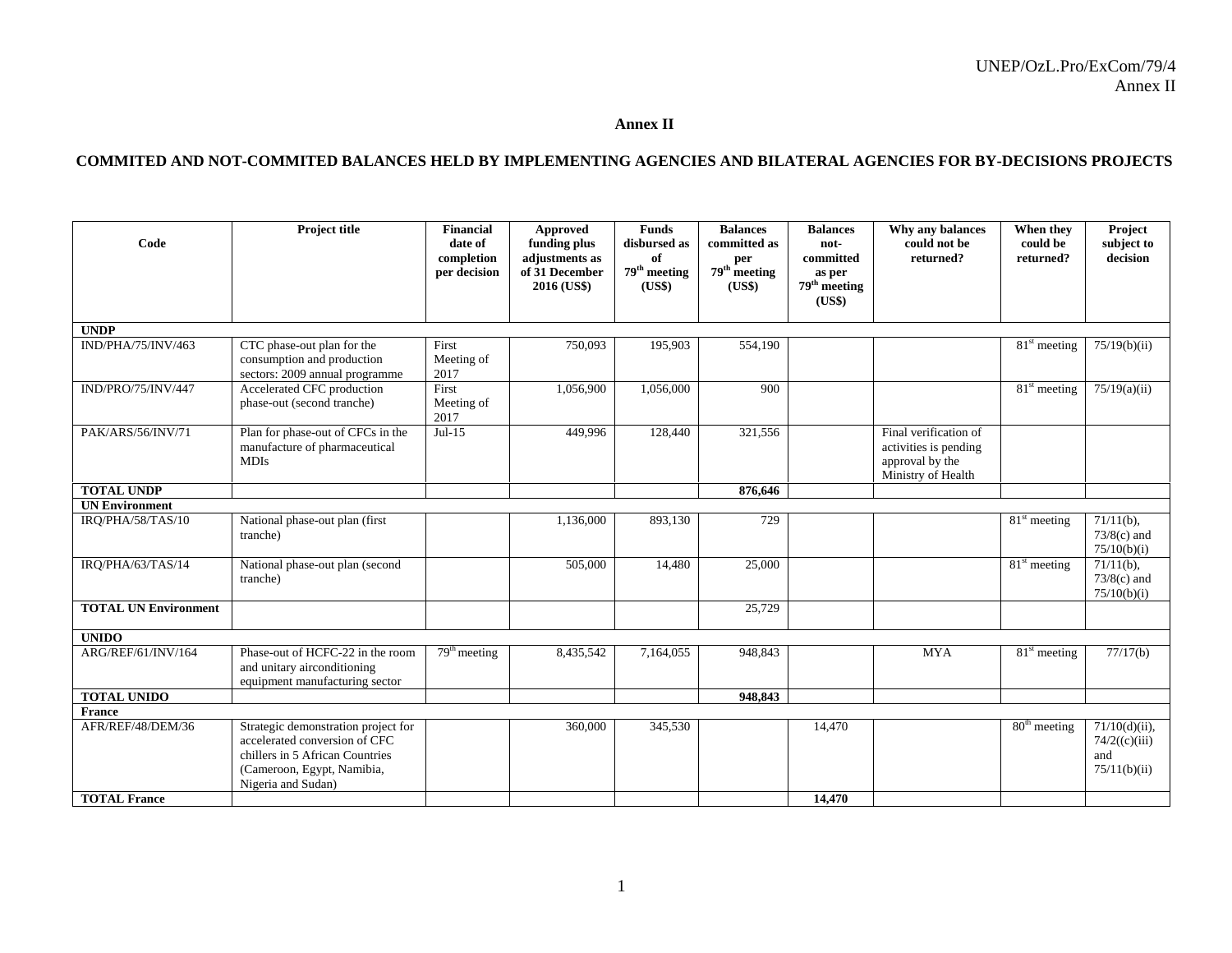## UNEP/OzL.Pro/ExCom/79/4

#### Annex II

| Code<br>Japan      | <b>Project title</b>                                                                                                                                              | <b>Financial</b><br>date of<br>completion<br>per decision | Approved<br>funding plus<br>adjustments as<br>of 31 December<br><b>2016 (US\$)</b> | Funds<br>disbursed as<br>оf<br>$79th$ meeting<br>(US\$) | <b>Balances</b><br>committed as<br>per<br>79 <sup>th</sup> meeting<br>(US\$) | <b>Balances</b><br>not-<br>committed<br>as per<br>$79^{\rm th}$ meeting<br>(US\$) | Why any balances<br>could not be<br>returned?                                                     | When they<br>could be<br>returned? | Project<br>subject to<br>decision                       |
|--------------------|-------------------------------------------------------------------------------------------------------------------------------------------------------------------|-----------------------------------------------------------|------------------------------------------------------------------------------------|---------------------------------------------------------|------------------------------------------------------------------------------|-----------------------------------------------------------------------------------|---------------------------------------------------------------------------------------------------|------------------------------------|---------------------------------------------------------|
|                    |                                                                                                                                                                   |                                                           |                                                                                    |                                                         |                                                                              |                                                                                   |                                                                                                   |                                    |                                                         |
| AFR/REF/48/DEM/35  | Strategic demonstration project for<br>accelerated conversion of CFC<br>chillers in 5 African Countries<br>Egypt,<br>Namibia,<br>(Cameroon,<br>Nigeria and Sudan) | $Jun-16$                                                  | 700,000                                                                            | 464,951                                                 | 234,993                                                                      | 56                                                                                | Financial completion<br>to be initiated after<br>settlement of all<br>pending issues              | $81st$ meeting                     | $71/10(d)(ii)$ ,<br>74/2(c)(iii)<br>and<br>75/11(b)(ii) |
| IND/PHA/45/INV/389 | CTC phase-out plan for the<br>consumption and production<br>sectors: 2005 annual programme                                                                        | $Dec-13$                                                  | 2,500,000                                                                          | 1,686,357                                               |                                                                              | 813,643                                                                           | Government in<br>process of finalizing<br>planning and<br>implementation of<br>revised activities | $\overline{81}^{\rm st}$ meeting   | 70/7(b)(ii)c                                            |
| <b>TOTAL Japan</b> |                                                                                                                                                                   |                                                           |                                                                                    |                                                         | 234,993                                                                      | 813,699                                                                           |                                                                                                   |                                    |                                                         |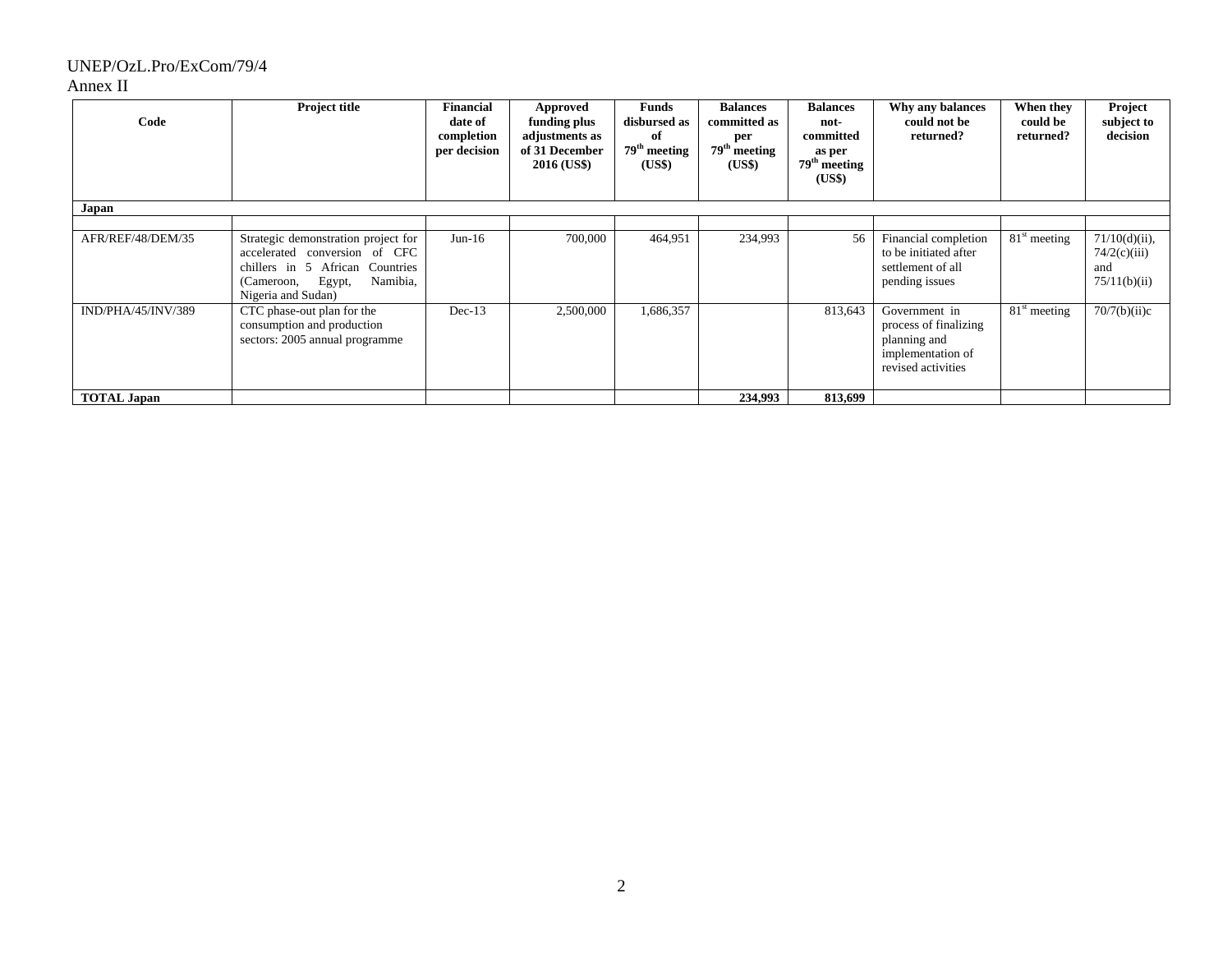#### **Annex III**

#### **DETAILS ON COMPLETED PROJECTS AND BY-DECISION PROJECTS WITH RETURNED BALANCES FROM IMPLEMENTING AGENCIES**

| Code                  | <b>Project Title</b>                                                                                                                                                           | Project costs<br>returned<br>(US\$) | Agency<br>support<br>costs (US\$) | <b>Total</b>        |
|-----------------------|--------------------------------------------------------------------------------------------------------------------------------------------------------------------------------|-------------------------------------|-----------------------------------|---------------------|
| <b>UNDP</b>           |                                                                                                                                                                                |                                     |                                   |                     |
| ARM/PHA/62/INV/06     | HCFC phase-out management plan (stage I, first tranche)                                                                                                                        | 95,479                              | 7,161                             | 102,640             |
| BRA/PHA/72/PRP/300    | Preparation of a HCFC phase-out management plan (stage<br>$_{\text{ID}}$                                                                                                       | 933                                 | 65                                | 998                 |
| COL/PHA/72/PRP/86     | Preparation of a HCFC phase-out management plan (stage<br>$_{\text{ID}}$                                                                                                       | 828                                 | 58                                | 886                 |
| COL/REF/72/PRP/84     | Preparation for HCFC phase-out investment activities (stage<br>(commercial<br>industrial<br>$_{\text{II}}$<br>and<br>air-conditioning<br>manufacturing sector)                 | 854                                 | 60                                | 914                 |
| COL/REF/72/PRP/88     | Preparation for HCFC phase-out investment activities (stage<br>II) (commercial refrigeration manufacturing sector)                                                             | 460                                 | 32                                | 492                 |
| DOM/PHA/72/PRP/55     | Preparation of a HCFC phase-out management plan (stage<br>$_{\rm ID}$                                                                                                          | 5,133                               | 359                               | 5,492               |
| EGY/FOA/58/DEM/100    | Validation/demonstration of low cost options for the use of<br>hydrocarbons as foaming agent in the manufacture of<br>polyurethane foams                                       | 13,743                              | 1,031                             | 14,774              |
| GEO/DES/69/DEM/33     | Pilot demonstration project on ODS waste management and<br>disposal                                                                                                            | 9,879                               | 889                               | 10,768              |
| GEO/SEV/69/INS/34     | Extension of the institutional strengthening project (phase<br>VIII: 7/2013-6/2015)                                                                                            | 81                                  | 6                                 | 87                  |
| IRA/PHA/63/INV/204    | HCFC phase-out management plan (stage I, first tranche)<br>(foam sector plan: one foam systems house)                                                                          | $-225,500$                          | $-16,913$                         | $(*)$<br>$-242,413$ |
| KYR/PHA/72/INV/29     | HCFC phase-out management plan (stage I, second tranche)                                                                                                                       | 8                                   | 1                                 | 9                   |
| KYR/PHA/72/PRP/30     | Preparation of a HCFC phase-out management plan (stage<br>$\mathbf{I}$                                                                                                         | 71                                  | 5                                 | 76                  |
| MOL/PHA/63/INV/25     | HCFC phase-out management plan (stage I, first tranche)                                                                                                                        | 948                                 | 85                                | 1,033               |
| TRI/SEV/68/INS/29     | Extension of the institutional strengthening project (phase<br>VII: 1/2013-12/2014)                                                                                            | 19                                  | 1                                 | 20                  |
| <b>TOTAL UNDP</b>     |                                                                                                                                                                                | -97,064                             | -7,159                            | $-104,224$          |
| <b>UN Environment</b> |                                                                                                                                                                                |                                     |                                   |                     |
| BDI/PHA/65/TAS/28     | HCFC phase-out management plan (stage I, first tranche)                                                                                                                        | 1,956                               | 254                               | 2,210               |
| BDI/SEV/71/INS/30     | Extension of the institutional strengthening project (phase<br>VI: 1/2014-12/2015)                                                                                             | 60,000                              | $\mathbf{0}$                      | 60,000              |
| CHI/PHA/73/PRP/181    | Preparation of a HCFC phase-out management plan (stage<br>$\mathbf{I}$                                                                                                         | 20,000                              | 2,600                             | 22,600              |
| DRK/PHA/73/TAS/58     | HCFC phase-out management plan (stage I, first tranche)<br>(policy, and refrigeration servicing)                                                                               | 230                                 | 30                                | 259                 |
| GLO/SEV/63/TAS/308    | Resource mobilization to address climate co-benefits for<br>HCFC phase-out in low-volume-consuming countries with<br>servicing sector only, in cooperation with other agencies | 22,032                              | 2,864                             | 24,896              |
| GLO/SEV/68/TAS/315    | Compliance Assistance Programme: 2013 budget                                                                                                                                   | 20.000                              | 1,600                             | 21,600              |
| GUY/PHA/73/PRP/23     | Preparation of a HCFC phase-out management plan (stage<br>II                                                                                                                   | 9,800.00                            | 1,274                             | 11,074              |
| HAI/SEV/61/INS/17     | Additional<br>assistance<br>for<br>institutional<br>emergency<br>strengthening                                                                                                 | 1,000.16                            | $\overline{0}$                    | 1,000               |
| LAO/PHA/55/PRP/19     | Preparation of a HCFC phase-out management plan                                                                                                                                | 5,716.00                            | 743                               | 6,459               |
| MAU/SEV/49/INS/17     | Renewal of institutional strengthening project (phase IV)                                                                                                                      | 887                                 | $\theta$                          | 887                 |
| MOL/PHA/72/PRP/27     | Preparation of a HCFC phase-out management plan (stage<br>$_{\text{II}}$                                                                                                       | 4,000                               | 520                               | 4,520               |
| MOR/SEV/53/INS/57     | Renewal of the institutional strengthening project (phase III)                                                                                                                 | 38,180                              | $\overline{0}$                    | 38,180              |
| MOR/SEV/59/INS/63     | Renewal of the institutional strengthening project (phase<br>IV)                                                                                                               | 156,000                             | $\overline{0}$                    | 156,000             |
| MOR/SEV/75/TAS/73     | Survey of ODS alternatives at the national level                                                                                                                               | 110,000                             | 14,300                            | 124,300             |
| NAM/SEV/59/INS/16     | Extension of institutional strengthening project (phase VI)                                                                                                                    | 13,500.00                           | $\overline{0}$                    | 13,500              |

\*Adjustment of project returned by mistake to the 76<sup>th</sup> meeting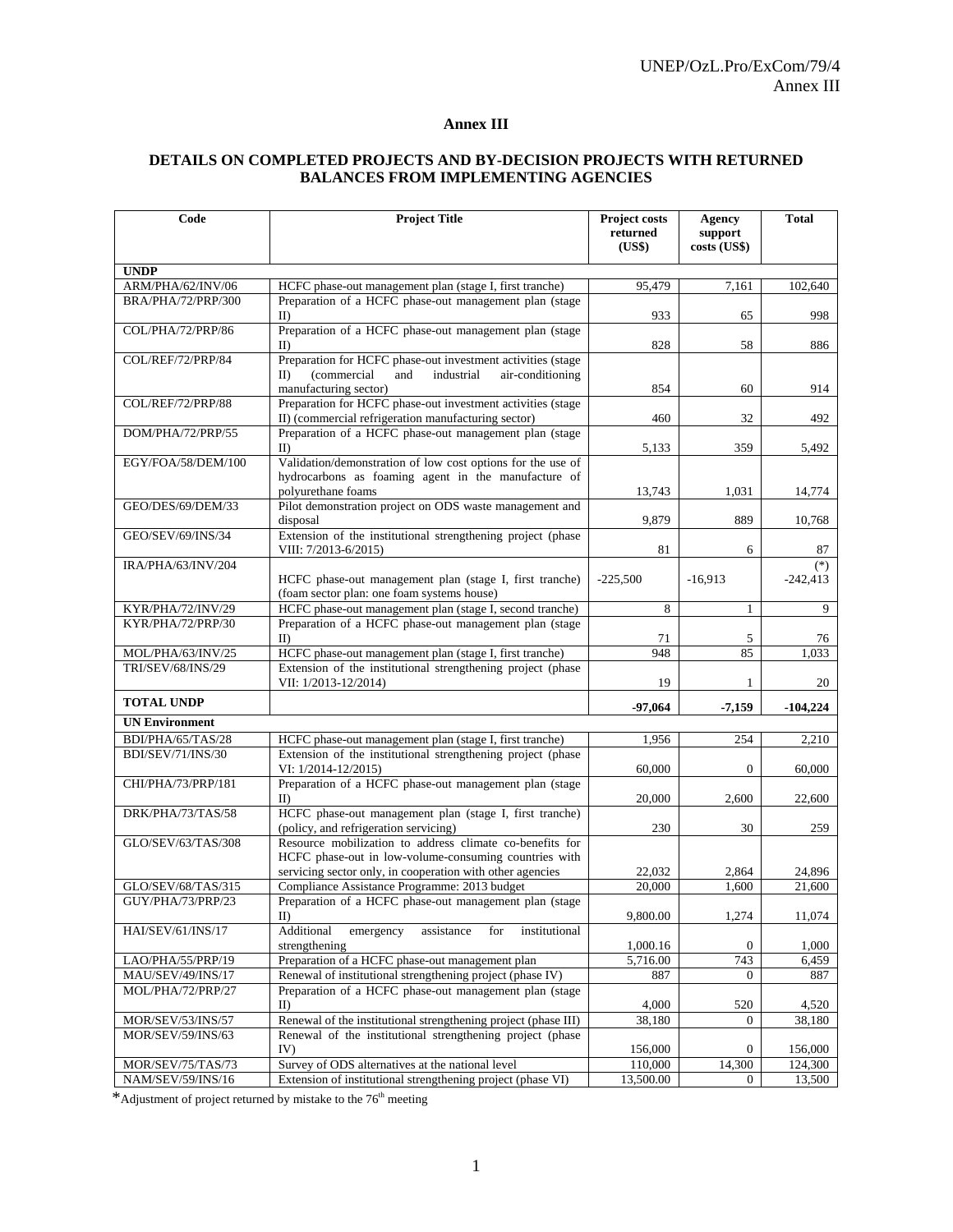### UNEP/OzL.Pro/ExCom/79/4 Annex III

| Code                        | <b>Project Title</b>                                                                                                                                                                                                                                                     | <b>Project costs</b><br>returned<br>(US\$) | Agency<br>support<br>costs (US\$) | <b>Total</b> |
|-----------------------------|--------------------------------------------------------------------------------------------------------------------------------------------------------------------------------------------------------------------------------------------------------------------------|--------------------------------------------|-----------------------------------|--------------|
| PAN/SEV/65/INS/33           | Extension of institutional strengthening project (phase V:<br>11/2011-10/2013)                                                                                                                                                                                           | 17,238.00                                  | $\theta$                          | 17,238       |
| SEN/PHA/65/TAS/30           | HCFC phase-out management plan (stage I, first tranche)                                                                                                                                                                                                                  | 5,977.00                                   | 770                               | 6,747        |
| TOG/SEV/68/INS/24           | Extension of the institutional strengthening project (phase<br>VII: 1/2013-12/2014)                                                                                                                                                                                      | 218                                        | $\Omega$                          | 218          |
| YEM/PHA/60/TAS/35           | National ODS phase-out plan (second tranche)                                                                                                                                                                                                                             |                                            | 18,200                            | 18,200       |
| IRA/PHA/63/TAS/200          | HCFC phase-out management plan (stage I, first tranche)<br>(refrigeration servicing sector)                                                                                                                                                                              | 96,736                                     | 12,576                            | 109,312      |
| IRQ/PHA/58/TAS/10           | National phase-out plan (first tranche)                                                                                                                                                                                                                                  | 242,141                                    | 31,478                            | 273,619      |
| IRQ/PHA/63/TAS/14           | National phase-out plan (second tranche)                                                                                                                                                                                                                                 | 465,520                                    | 60,518                            | 526,038      |
| <b>TOTAL UN Environment</b> |                                                                                                                                                                                                                                                                          | 1,291,131                                  | 147,728                           | 1,438,859    |
| <b>UNIDO</b>                |                                                                                                                                                                                                                                                                          |                                            |                                   |              |
| ALG/FUM/72/PRP/80           | Project preparation in the fumigants sector (high-moisture<br>dates)                                                                                                                                                                                                     | 35,000                                     | 2,450                             | 37,450       |
| ALG/REF/26/INV/30           | Replacement of CFC-12 with HFC-134a for domestic<br>refrigeration at Enapem                                                                                                                                                                                              | $\mathbf{0}$                               | $-2$                              | $-2$         |
| ALG/SEV/21/PRP/20           | Project formulation of investment projects in the aerosol,<br>foam and refrigeration sectors                                                                                                                                                                             | $\mathbf{0}$                               | $-1$                              | $-1$         |
| ARG/FUM/30/INV/105          | Phase-out of methyl bromide in strawberry, protected<br>vegetables and cut flower production                                                                                                                                                                             | 129                                        | 14                                | 143          |
| ARG/PHA/47/INV/147          | National CFC phase-out plan: 2006 work programme                                                                                                                                                                                                                         | 6,131                                      | 460                               | 6,591        |
| ARG/PHA/50/INV/150          | National CFC phase-out plan: 2007 work programme                                                                                                                                                                                                                         | $\overline{0}$                             |                                   |              |
| ARM/SEV/68/INS/10           | Extension of institutional strengthening project (phase III:<br>$4/2013 - 3/2015$                                                                                                                                                                                        | 202                                        | 14                                | 216          |
| BHA/PHA/65/INV/18           | HCFC phase-out management plan (stage I, first tranche)                                                                                                                                                                                                                  | 40                                         | $\overline{4}$                    | 44           |
| BHE/PHA/66/INV/27           | HCFC phase-out management plan (stage I, first tranche)<br>(conversion to cyclopentane in the manufacture of panels at<br>Alternativa, and conversion to methyl formate (foam) and<br>non-HCFCs refrigerant in 6 manufacturers of commercial<br>refrigeration equipment) | 308                                        | 23                                | 331          |
| CHD/PHA/62/INV/22           | HCFC phase-out management plan (stage I, first tranche)                                                                                                                                                                                                                  | 458                                        | 34                                | 492          |
| CHI/FUM/69/INV/178          | National phase-out of methyl bromide, terminal project<br>(second tranche)                                                                                                                                                                                               | 926                                        | 70                                | 996          |
| CHI/PHA/74/PRP/188          | Preparation of a HCFC phase-out management plan (stage<br>II) (transfer of project)                                                                                                                                                                                      | 703                                        | 49                                | 752          |
| CMR/FUM/50/PRP/25           | Project preparation for the total phase-out of methyl<br>bromide in all remaining uses                                                                                                                                                                                   | $\mathbf{0}$                               | -1                                | $-1$         |
| CPR/FOA/34/INV/375          | Phasing out CFC-11 with HCFC-141b at six companies<br>Hongyu, Longan, Songliao, Tianyun, Xinyang and Yizheng)<br>and phasing out CFC-11 by conversion to water blown<br>technology at one company (Yinxian)                                                              | $\mathbf{0}$                               | $-1$                              | $-1$         |
| CPR/PRO/56/INV/475          | Sector plan for methyl bromide production sector (second<br>tranche)                                                                                                                                                                                                     | $\mathbf{0}$                               | 111                               | 111          |
| CPR/REF/22/INV/207          | Phasing out ODS at the refrigerator plant of Zerowatt<br><b>Electric Appliances Group</b>                                                                                                                                                                                | $\mathbf{0}$                               | $-2$                              | $-2$         |
| CRO/PHA/61/INV/36           | HCFC phase-out management plan (phase I, first tranche)                                                                                                                                                                                                                  | 533                                        | 40                                | 573          |
| CRO/PHA/66/INV/38           | HCFC phase-out management plan (stage I, second and<br>third tranches)                                                                                                                                                                                                   | 70                                         | 5                                 | 75           |
| DRK/REF/64/PRP/53           | Preparation for HCFC phase-out investment activities<br>(commercial refrigeration sector)                                                                                                                                                                                | 99                                         | 7                                 | 106          |
| ECU/PHA/70/INV/60           | HCFC phase-out management plan (stage I, second tranche)                                                                                                                                                                                                                 | 1,123                                      | 85                                | 1,208        |
| EGY/FOA/62/INV/104          | Phase-out of HCFC-141b from the manufacturing of<br>polyurethane foam at Mondial Freezers Company                                                                                                                                                                        | 220                                        | 17                                | 237          |
| EGY/FOA/62/INV/110          | Phase-out of HCFC-141b from the manufacturing of<br>polyurethane foam at El-Araby Co. for Engineering<br>Industries                                                                                                                                                      | 6                                          | 1                                 | 7            |
| EGY/PHA/60/INV/101          | National CFC phase-out plan (fourth and fifth tranches)                                                                                                                                                                                                                  | $\mathbf{0}$                               | $-1,385$                          | $-1,385$     |
| ETH/FUM/54/PRP/18           | Project preparation in the fumigant sector (flowers)                                                                                                                                                                                                                     | 10,530                                     | 790                               | 11,320       |
| EUR/DES/65/PRP/12           | Strategy for disposal and destruction of ODS for 4 LVC<br>countries in the Europe and Central Asia region (Bosnia and<br>Herzegovina, Croatia, Montenegro and Turkmenistan)                                                                                              | 76                                         | 6                                 | 82           |
| EUR/REF/47/DEM/06           | Demonstration project on the replacement of CFC<br>centrifugal chillers (Croatia, Macedonia, Romania, and<br>Serbia and Montenegro)                                                                                                                                      | 33,567                                     | 2,518                             | 36,085       |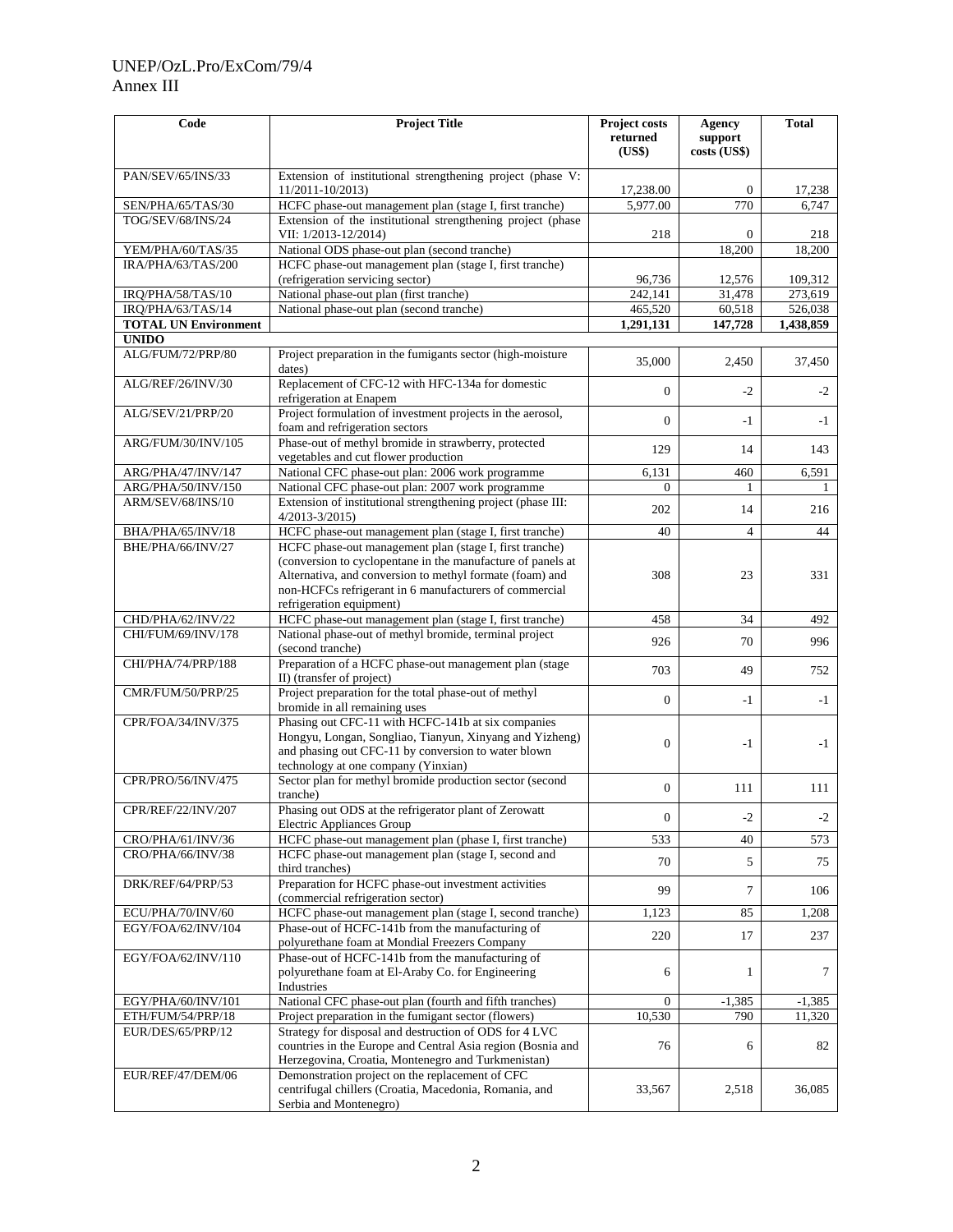| Code                      | <b>Project Title</b>                                                                                                                                                                                                      | <b>Project costs</b><br>returned<br>(US\$) | <b>Agency</b><br>support<br>costs (US\$) | <b>Total</b> |
|---------------------------|---------------------------------------------------------------------------------------------------------------------------------------------------------------------------------------------------------------------------|--------------------------------------------|------------------------------------------|--------------|
| GAM/PHA/65/INV/24         | HCFC phase-out management plan (stage I, first tranche)                                                                                                                                                                   | 503                                        | 45                                       | 548          |
| GUA/FUM/59/INV/38         | National phase-out of methyl bromide (phase II, first<br>tranche)                                                                                                                                                         | 294                                        | 22                                       | 316          |
| GUA/PHA/64/INV/44         | HCFC phase-out management plan (stage I, first tranche)                                                                                                                                                                   | $\Omega$                                   | $-1$                                     | $-1$         |
| GUA/PHA/68/INV/45         | HCFC phase-out management plan (stage I, second tranche)                                                                                                                                                                  | 60                                         | 5                                        | 65           |
| HON/PHA/70/INV/37         | HCFC phase-out management plan (stage I, second tranche)                                                                                                                                                                  | 6,212                                      | 466                                      | 6,678        |
| HON/PHA/73/TAS/39         | Verification report for stage I of HCFC phase-out<br>management plan                                                                                                                                                      | 512                                        | 46                                       | 558          |
| IRA/FUM/44/PRP/168        | Preparatory assistance in methyl bromide (soil fumigation in<br>olive tree nurseries)                                                                                                                                     | $\mathbf{0}$                               | $-2$                                     | $-2$         |
| IRA/HAL/63/TAS/198        | Halon phase-out project (Transfer from France)                                                                                                                                                                            | 29,695                                     | 2,228                                    | 31,923       |
| <b>IRA/REF/29/INV/53</b>  | Conversion from CFC-11 to HCFC-141b and CFC-12 to<br>HFC-134a technology in the manufacture of domestic and<br>commercial refrigeration at the Sherkate Sanaayee Toulidy<br>Bard Co.                                      | $\Omega$                                   | $-2$                                     | $-2$         |
| JOR/PHA/65/TAS/90         | HCFC phase-out management plan (stage I, first tranche)<br>(policy support, awareness promotion, monitoring)                                                                                                              | 693                                        | 62                                       | 755          |
| JOR/REF/60/INV/86         | Phase-out of HCFC-22 and HCFC-141b from the<br>manufacture of unitary air-conditioning equipment at Petra<br>Engineering Industries Co.                                                                                   | 1,863                                      | 140                                      | 2,003        |
| LIB/FOA/63/PRP/33         | Preparation for HCFC phase-out investment activities<br>(polyurethane foam component)                                                                                                                                     | 23                                         | $\overline{c}$                           | 25           |
| LIB/PHA/45/INV/25         | National ODS phase-out plan: 2nd tranche                                                                                                                                                                                  | 0                                          | 225                                      | 225          |
| LIB/PHA/55/PRP/29         | Preparation of a HCFC phase-out management plan                                                                                                                                                                           | 637                                        | 48                                       | 685          |
| LIB/SEV/59/INS/31         | Renewal of institutional strengthening project (phase II)                                                                                                                                                                 | $\Omega$                                   | $-1$                                     | $-1$         |
| MDN/PHA/67/INV/32         | HCFC phase-out management plan (phase I, third tranche)<br>(conversion from HCFC-141b to HFCs in the manufacture)<br>of polyurethane foam for the commercial refrigeration units,<br>sandwich panels and insulated doors) | 7,267                                      | 545                                      | 7,812        |
| MDN/PHA/67/INV/33         | HCFC phase-out management plan (phase I, third tranche)                                                                                                                                                                   | -69                                        | $-5$                                     | $-74$        |
| MDN/PHA/72/INV/35         | HCFC phase-out management plan (phase I, fifth tranche)                                                                                                                                                                   | 279                                        | 21                                       | 300          |
| <b>MEX/FUM/63/INV/153</b> | Methyl bromide phase-out plan (Transfer from Canada)                                                                                                                                                                      | 933                                        | 70                                       | 1,003        |
| MEX/PHA/64/INV/160        | HCFC phase-out management plan (phase-out of HCFC-<br>141b as a cleaning agent in refrigeration servicing) (stage I,<br>first tranche)                                                                                    | $-12$                                      | $\mathbf{0}$                             | $-12$        |
| MEX/FUM/66/INV/162        | National methyl bromide phase-out plan (third tranche)                                                                                                                                                                    | 6,798                                      | 510                                      | 7,308        |
| MEX/FUM/69/INV/166        | National methyl bromide phase-out plan (fourth tranche)                                                                                                                                                                   | 115                                        | 8                                        | 123          |
| MEX/PHA/64/TAS/158        | HCFC phase-out management plan (stage I, first tranche)<br>(legislation customs training and monitoring)                                                                                                                  | $\Omega$                                   | $-1$                                     | $-1$         |
| MOG/SEV/74/TAS/10         | Survey of ODS alternatives at the national level                                                                                                                                                                          | 635                                        | 57                                       | 692          |
| MOR/FOA/74/PRP/72         | Preparation of a demonstration project on the use of<br>compact high-pressure foaming equipment for the safe<br>introduction of pentane technology to SMEs                                                                | 183                                        | 13                                       | 196          |
| MOR/REF/25/INV/25         | Replacement of CFC-12 with HFC-134a for commercial<br>refrigeration at Batinox                                                                                                                                            | $\boldsymbol{0}$                           | $-1$                                     | $-1$         |
| OMA/PHA/73/PRP/27         | Preparation of a HCFC phase-out management plan (stage<br>II                                                                                                                                                              | 221                                        | 15                                       | 236          |
| OMA/SEV/71/INS/25         | Renewal of institutional strengthening support (phase V:<br>12/2013-11/2015)                                                                                                                                              | 956                                        | 67                                       | 1,023        |
| PAK/FOA/60/INV/78         | Phase-out of HCFC-141b from the manufacturing of<br>insulation PU rigid foam at Dawlance                                                                                                                                  | 245                                        | 19                                       | 264          |
| PRC/PHA/63/INV/23         | HCFC phase-out management plan (stage I, first tranche)                                                                                                                                                                   | 1,374                                      | 124                                      | 1,498        |
| ROM/SOL/44/PRP/27         | Preparation of a terminal umbrella project to phase out CTC                                                                                                                                                               | $\overline{0}$                             | -2                                       | $-2$         |
| SOA/FOA/74/PRP/08         | Preparation of a demonstration project on the technical and<br>economic advantages of vacuum-assisted injection in<br>discontinuous panel at a manufacturing plant converted<br>from HCFC 141b to pentane                 | 991                                        | 69                                       | 1,060        |
| STL/PHA/64/INV/17         | HCFC phase-out management plan (stage I, first tranche)                                                                                                                                                                   | $\mathbf{0}$                               | $-1$                                     | $-1$         |
| SUD/FOA/72/PRP/34         | Preparation for HCFC phase-out investment activities (stage<br>II) (foam sector)                                                                                                                                          | 448                                        | 31                                       | 479          |
| SUD/FUM/71/PRP/31         | Project preparation in the fumigants sector (post-harvest)                                                                                                                                                                | 1,625                                      | 114                                      | 1,739        |
| SUD/PHA/72/PRP/32         | Preparation of a HCFC phase-out management plan (stage<br>$_{\text{II}}$                                                                                                                                                  | 330                                        | 23                                       | 353          |